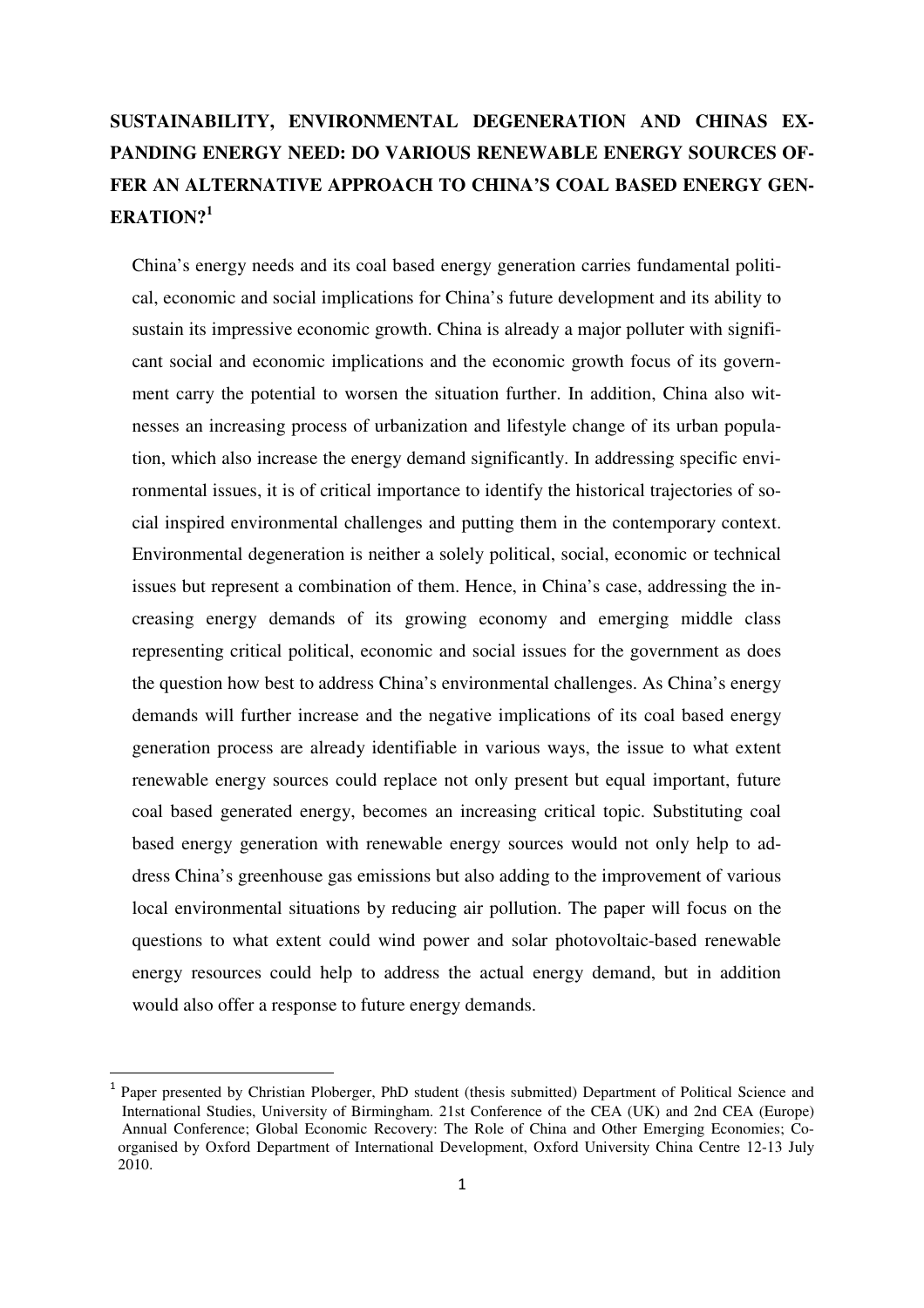#### **INTRODUCTION**

China's energy need and its coal based energy generation carries fundamental political, economic and social implications for China's future development and its ability to sustain its impressive economic growth. China is already a major polluter, which carries significant social and economic implications and the economic growth focus of its government, as well as the increase in urban energy consumption will only worsen the situation further. As environmental degeneration is a multi-faced issue, representing a combination of economic, developmental, technical, social and political factors, addressing the environmental challenges thus required both a multi-faced approach and the identification of its historical trajectories. Among the related issues of environmental degeneration, we can identify are: its close link with development, the inherent political-social implications and challenges faced when addressing issues of environmental degeneration; a technical-economic nexus, as well as the international dimensions of various environmental issues. In this context, identifying the historical and social origins of specific environmental challenges are of crucial importance for developing a comprehensive understanding into the challenges environmental degeneration represent highlighting the complexity of the challenges faced when addressing environmental degeneration and climate change. Consequently, addressing specific environmental challenges will not only require economic-technical solutions but also requires addressing the underlining socialpolitical dimensions as well. Hence, in China's case, addressing the increasing energy demands of its growing economy and of its emerging middle class represent critical political, economic and social issues for the government. Overall, the government's growth strategy has the potential to exacerbate the negative environmental impact further. In addition, the variety of environmental issues China is facing increases the underling complexity of how best to respond and to address these challenges. It is crucial to recognize that China's multidimensional environmental challenges also carry critical implications of its international standing.

As China's energy demands will certainly increase further and the negative implications of its coal based energy generation process are already identifiable in various ways, the issue to what extent renewable energy sources could replace not only present but equal important, future coal based generated energy demands, becomes an increasing serious topic. A shift towards renewable sources for generating energy would not only assist China to address its raising greenhouse gas emissions but also adding to the improvement of various local envi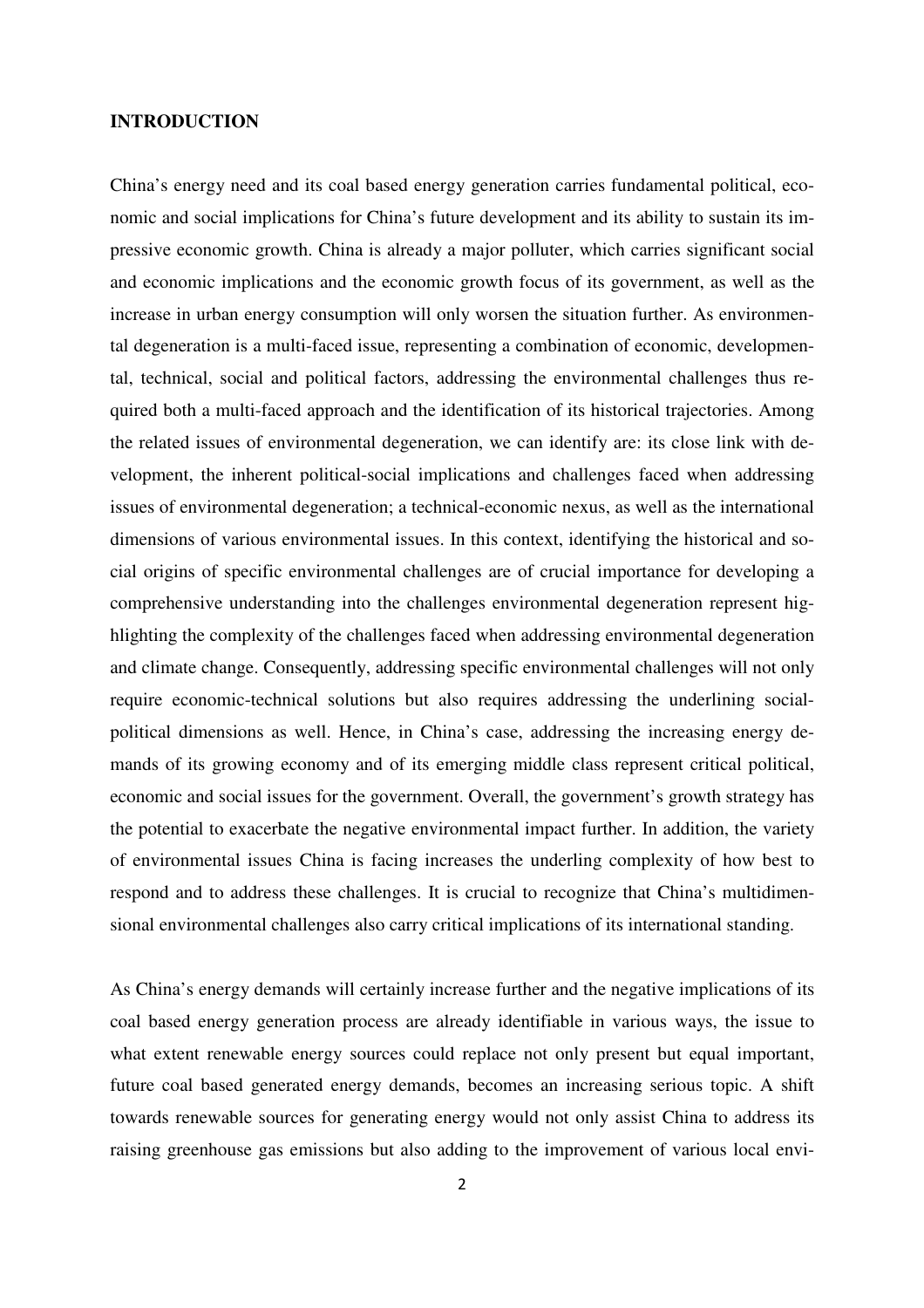ronmental situations by reducing serious pollution issues. In addition, improving the energy efficiency certainly will help to address and reduce both air pollution issues and China's contribution to the process of climate change. The paper will focus on the questions to what extent could wind power and solar photovoltaic based renewable energy resources address not only the actual energy demand China's had to deal with, but in addition would also offer a response to future increasing energy demand. Yet, it will also be argued, that renewable energy sources also play an important role in the wider context of development and in attempting to counterbalance future increases in energy consumption, especially in urban energy consumption. Again, the political-social dimension is as critical as the technical-economic context.

### **CHINA'S ENVIRONMENTAL CHALLENGES**

l

It is beyond question that China faces a critical and complex environmental challenge, characterized by a range of specific issues. Among them, we can identify: land degradation; water scarcity; water and air pollution; frequent and high intense environmental accidents; and various forms of climate change impacts. The seriousness of China's multifaceted environmental issues are recognized in the  $11<sup>th</sup>$  Five-Year-Plan (FYP) for Environmental Protection by stating: 'the improvement of environmental quality represents an important component for the implementation of the scientific outlook on development and development of socialist harmonious society'.<sup>2</sup> In many cases, issues of water and air pollutions representing the pressing environmental challenges China's population are confronted with. Even as the pollution issue signifies a critical environmental issue, this should not negate the increasingly negative impact climate change has on China's environment and its population. The challenges climate change inherent for China's environment and its people are addressed in various government reports and White Papers<sup>3</sup> thereby clearly indicating the government's awareness of the vulnerability and urgency regarding the negative implications of climate change as well as the environmental challenges China face. The White Paper on Policies and Actions for addressing Climate Change also highlights specific areas of concern, by identifying a number of key is-

<sup>&</sup>lt;sup>2</sup> The National Eleventh FYP for Environmental Protection 2006-2010, http://english.mep.gov.cn/Plans\_ Reports/11th\_five\_year\_plan/200803/t20080305\_119001.htm

<sup>&</sup>lt;sup>3</sup> For example: China's Energy Conditions and Policies; Environmental Protection in China; China's Policies and Action for addressing Climate change; Environmental Protection in China (1996-2005)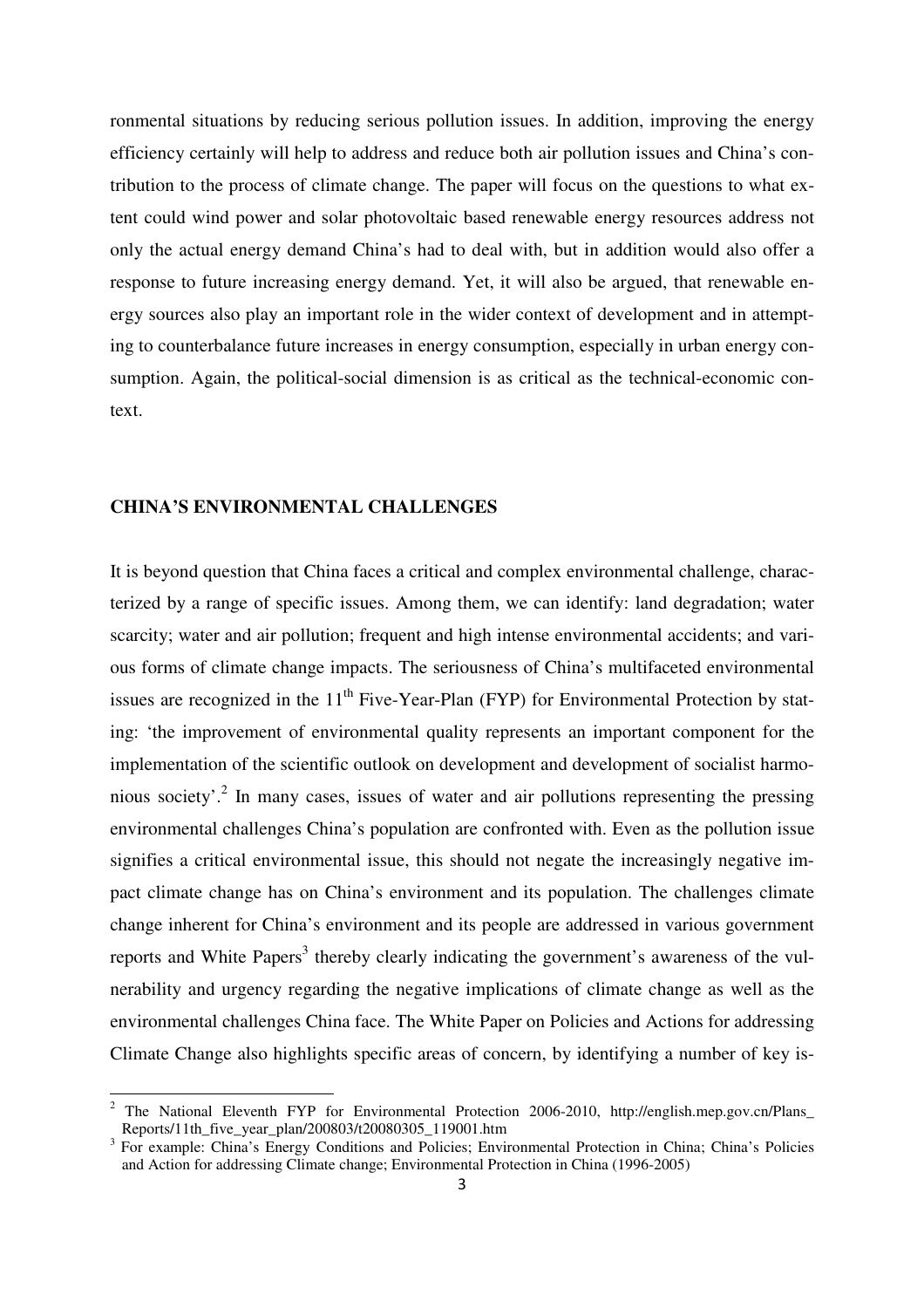sues and by emphasizing that adverse effects are already identifiable especially within agriculture, with regard to the availability of water resources and an accelerating trend of sea level rise<sup>4</sup>. In addressing the challenge environmental degeneration pose, the  $11<sup>th</sup> FYP$  for Environmental Protection highlights the connection between development and environmental issues, by stating: 'The contradiction between socio-economic development and resources and environment constraint becomes increasingly evident<sup>5</sup>. Consequently, promoting sustainabledevelopment represents a crucial goal in addressing climate change and environmental issues. Yet, it is the economic success of the reform period, the energy need of an emerging middle class, and the rapid urbanization process, which significantly increased the pressure on the environment. Here again, we are reminded that environmental degeneration occurs within a specific historical and political-social context and not only within a specific economictechnical context. There exist an additional and equal critical aspect which long-time implications, the issue of lock-in developments. This refers to the issue that the selection of a specific development process, the focus on a specific energy source will generate its own impact on further development, hence impeding a shift towards an alternative strategy at a later stage. Therefore, critical decisions regarding which specific development path a country will follow, which energy sources it will focus on, are inherent political and taken within an economic and social historical context. As shown in Figure 1, coal provides the principal source for generating energy. This dependence on coal in producing sufficient energy largely contributes to China becoming one of the leading  $CO<sub>2</sub>$  emitting nations and its increasing contribution the increasing process of Global Warming.  $CO<sub>2</sub>$  also represents a critical issue for urban air quality in many Chinese cities. A comparison of the GDP growth rate with the energy production growth rate (Figure 2) signifies that China has managed to disconnect economic growth and the growth in energy production, which certainly represents an important and progressive step, albeit the relationship is not characterized by a singular but a dynamic process between the growth rate of energy production and the growth rate of the GDP. The 2003 to 2005 period present a clear indication of this. Although the following years have indicated a return to the former trend, it needs to be seen whether this will be an indication for the years to come.

The economic reforms have certainly transformed China and had a fundamental positive im-

<sup>4</sup> China's Policies and Action for addressing Climate Change, http://www.china.org.cn/governmen/ whitepaper/2008-10/29/content\_16682687.htm

<sup>&</sup>lt;sup>5</sup> The National Eleventh FYP for Environmental Protection 2006-2010, http://english.mep.gov.cn/Plans\_ Reports/11th\_five\_year\_plan/200803/t20080305\_119001.htm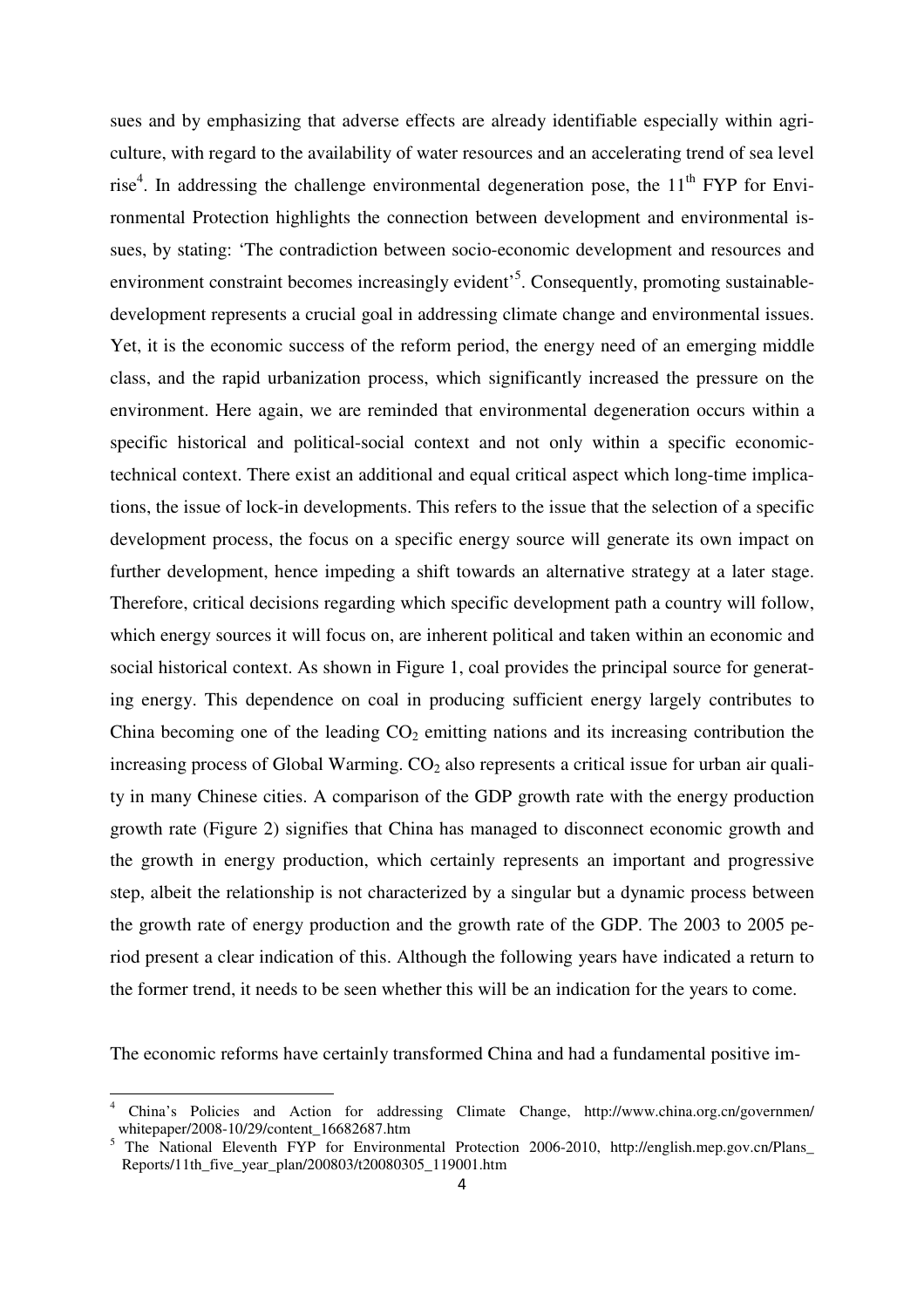

Figure 1 – Composition of the Energy Production; Source: Various editions of the Chinese Statistical Yearbook



Figure 2 - Comparison of Energy Production and GDP growth; Source: Various editions of the Chinese Statistical Yearbook

pact on million Chinese people by lifting them out of absolute poverty. Yet, this success came at a significant cost and the increasing environmental stress China's population has to endure is one prominent feature. Critically, as the challenge environmental degeneration represents for China's future development has to be understood in a wider political and developmental context, the following section will focus on this wider and complex relationships.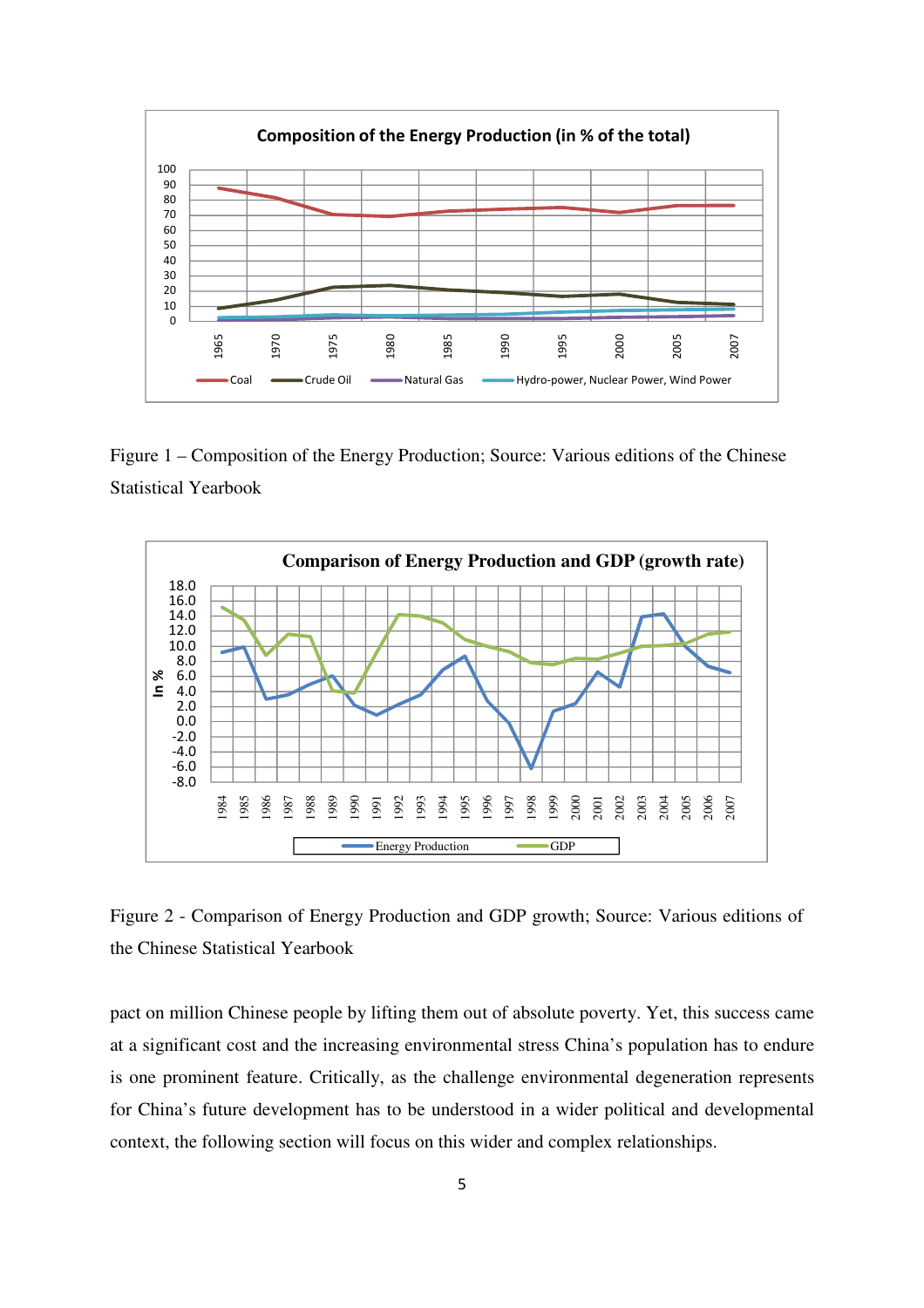# **DEVELOPMENT AND ENVIRONMENTAL ISSUES: A MULTIFACETED RELA-TIONSHIP WITHIN A SPECIFIC HISTORICAL AND SOCIAL CONTEXT**

In analyzing the complex relationship between development, politics and environment it is critical to recognize that this relationship exists within a specific historical and social setting and to remember that guaranteeing economic development and prosperity is a fundamental aim of all governments, and contribute to their political legitimacy. The economic imperative becomes especially visible when faced with economic backwardness and economic underperformance. Environmental considerations often sidelined, as there exist a perception regarding a goal conflict between environmental protection and economic growth and prosperity. Hence, albeit accepting the crucial importance of economic development for political legitimacy, an economic growth strategy can also incorporate the goal of protecting the environment, thereby limiting the potential negative implications. Critically, which strategy a country selects – cleaning up while growing or cleaning up after successful economic growth – is a fundamental political decision, which is made within a specific historical and social-political structural environment. Regarding the situation in China, there are strong indications that its leadership has become increasingly aware of the multifaceted, and especially social-political, challenges environmental degeneration represent for China's future development and its population. The National Eleventh Five-Year-Plan for Environmental Protection (2006-2010) emphasizes that the existing focus on economic growth should be replaced with an equal emphasis on both, economic and environmental goals<sup>6</sup>. An similar position can be identified in the China Human Development Report 2009/10 by stating that human development should be not only the ultimate objective but to measures human development in economic growth figures alone would be misleading, instead development requires a holistic approach.<sup>7</sup> Nevertheless, generating economic growth still figures prominently within the Chinese leadership's considerations, and not without justification as generating economic growth provides a crucial part of the political legitimacy the Chinese Communist Party (CCP) enjoys.<sup>8</sup> Nevertheless,

<sup>&</sup>lt;sup>6</sup> The National Eleventh FYP for Environmental Protection 2006-2010, http://english.mep.gov.cn/Plans\_Reports/ 11th\_five\_year\_plan/200803/t20080305\_119001.htm

<sup>7</sup> China Human Development Report. 2009/10: China and a Sustainable Future: Towards a Low Carbon Econ omy and Society: English, Compiled by United Nations Development Program, (2010), p. 1

<sup>&</sup>lt;sup>8</sup> Highlighting the critical relevance of economic development and performance in providing the CCP with polit ical legitimacy Deng Xiaoping himself acknowledged in the spring of 1992: "Anyone who attempted to change the line, principles and policies adopted since the Third Plenary Session of the Eleventh Central Committee would not be countenanced by the people, he would be toppled." Adding that "[h]ad it not been for the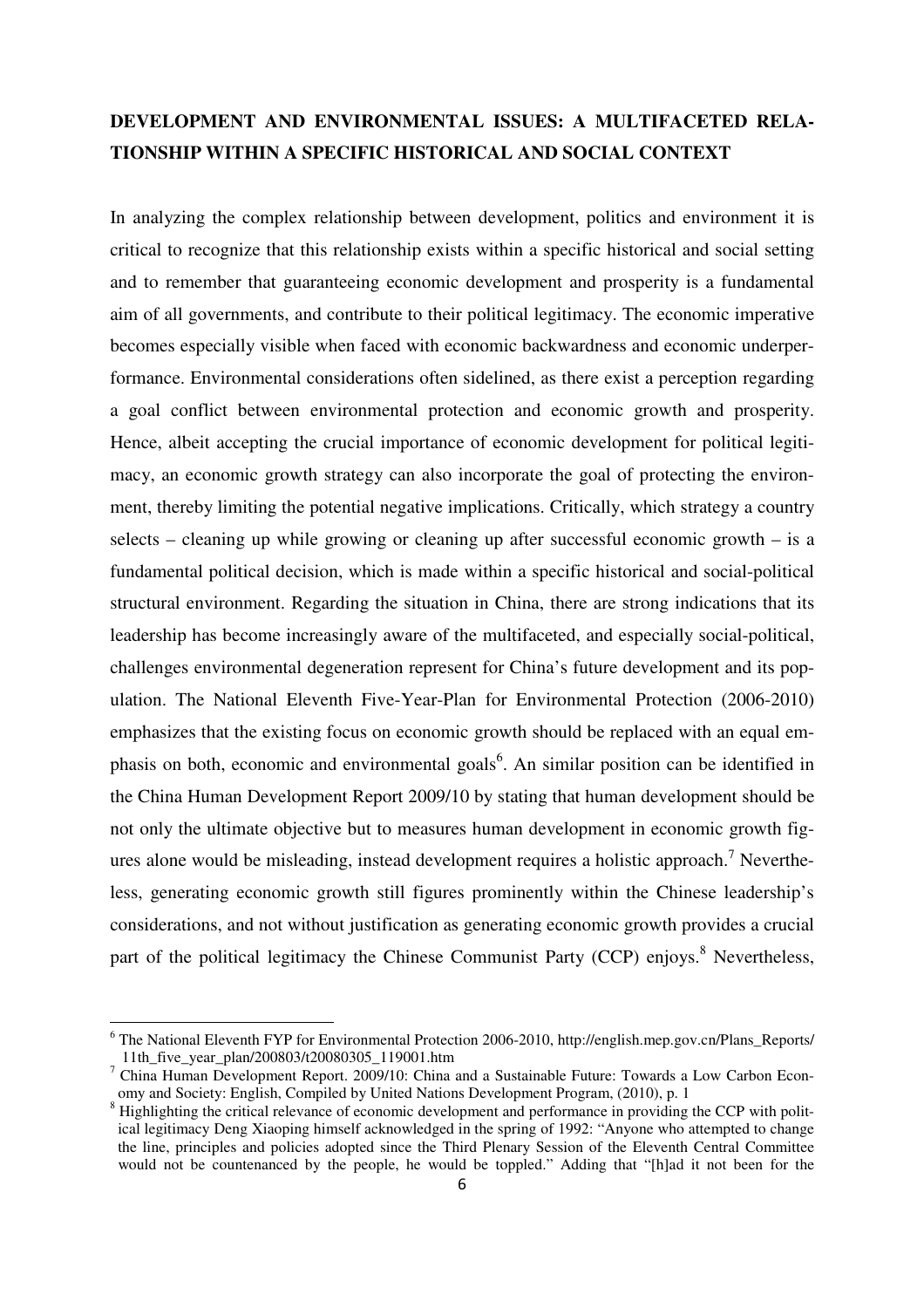addressing environmental degeneration constitutes a complex challenge for China's government as sustaining its economic growth strategy not only requires the use of more resources in the future, but in addition, rising living standards and lifestyle changes, increasing and rapid urbanizations as well as rising industrialization will add pressure in generating enough energy. This in turn will increase the negative impact on the environment. Furthermore, China's enormous dimensions, regarding the size of its economy and the size of its population represents an additional and crucial factor that fundamentally contributes to the negative dynamic China development has on climate change and on environmental issues.

Nonetheless, assessing China's global environmental impact is not as straightforward as it may appear. Take for example the issue of CO2 emissions, where China overtook the USA in 2006 as the leading global emitter. The country level data presented in Figure 7 clearly indicates that we can identify from the late 1980s onwards first an accelerating and then from 2000 onwards a dramatic increase of China's CO2 emissions. The challenge this poses for the global climate system seems obvious and clearly identifiable. However, we will reach a rather different assessment, when taking into consideration the data provided in Figure 8, which compare China's CO2 emission with leading industrialized countries on a per capita basis. Here the ranking order changes dramatically, with the United States far in the lead, followed by other highly industrialized countries and China ranking far below them, albeit one also can identify China's upward trend, but this trend is less dramatic when compared to the data in Figure 7. Making a comparison on a per capita basis is essential when considering that leading industrial countries not only highlighting their economic growth and consumption based strategies but also encourage other countries to follow their model. Yet, one has to take into consideration the dramatic environmental impact this would generate if other developing countries and of course China would follow the example of the leading industrial nations. Hence, as indicated before, it is critical to acknowledge, that increasing environmental damage should not be accepted as an unavoidable element of economic growth, instead it rather reflects a specific political choice.

achievements of the reform and the open policy, we could not have weathered June 4th." (Selected Words of Deng Xiaoping, Volume III 1982-1992). http://english.peopledaily.com.cn/dengxp/vol3/text/d1200.html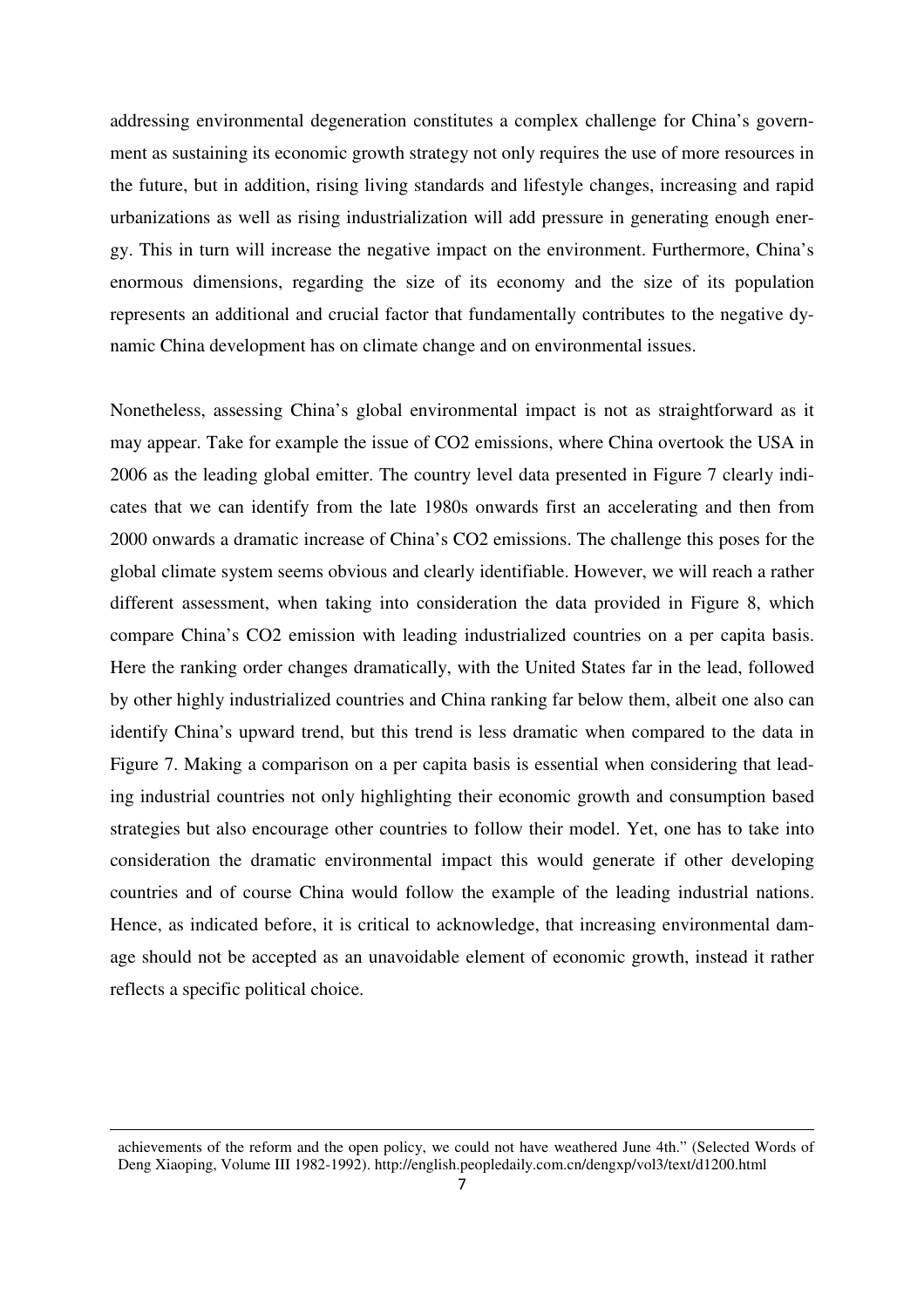

Figure 7 - Data from: Energy Information Administration – Official Energy Statistics from the US Government; http://www.eia.doe.gv/environment.html



Figure 8 - Data from: Energy Information Administration – Official Energy Statistics from the US Government; http://www.eia.doe.gv/environment.html

Environmental concerns already became a critical subject at various National Peoples Congresses and figured as a topic in Hu Jintao's report at the  $17<sup>th</sup>$  National Party Congress, held in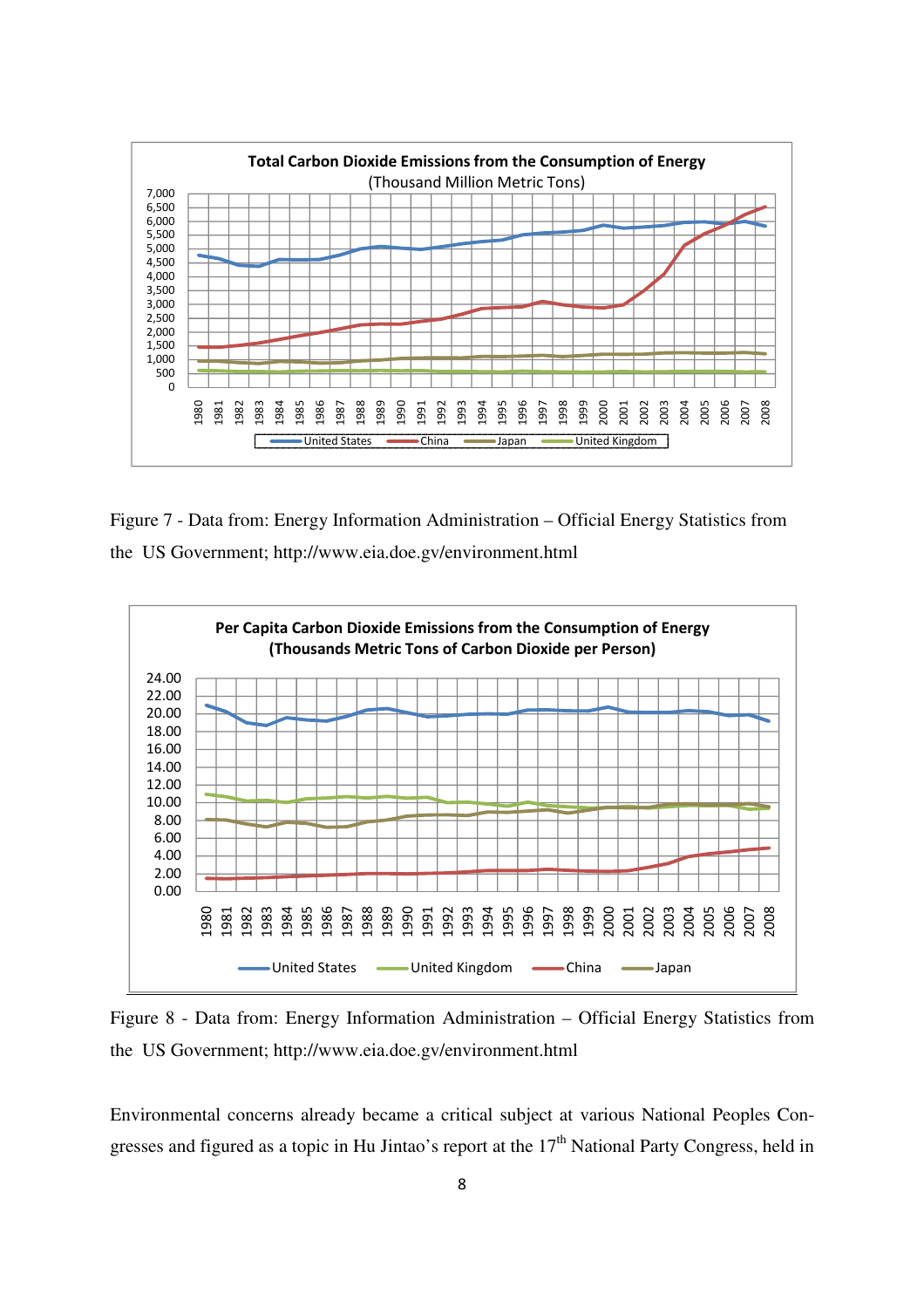October 2007. Sustainable development and an environmental-friendly society were mentioned as a significant goal for further development.<sup>9</sup> Equally, the 11th FYP also offers a renewed commitment in addressing pressing environmental issues and a potential change in the development strategy, by emphasizing the development of a 'resource-efficient and environmentally-friendly society' and a change towards a 'more environmental friendly' energy mix by increasing the contribution of renewable energy sources<sup>10</sup>. Again, and in a rather stronger way, the Chinese Human Development Report also emphasizes addressing the environmental implications of China's economic modernization requires a shift in it's the development strategy towards a low carbon economy. Adding, that such a shift no longer represents an option, but instead an essential requirement. It is further emphasized, that a low carbon economy provides major opportunities for promoting technological innovations, transforming production processes and consumption pattern, as well as sustaining economic development.<sup>11</sup> However, environmental protection and addressing climate change are not seen an independent goal, but in the context of securing national development in general which is also emphasized throughout the Chinese Human Development Report. Emphasizing that mitigating the impacts of climate change and environmental degeneration, increasing energy efficiency and adapting renewable energy technologies also enhances China's energy security.<sup>12</sup> In addition, fostering the adaption and dissemination of renewable energy technologies will provide critical access to energy for rural and remote areas as well, thereby addressing another critical issue in China's development.

Being successful in delivering these goals, will certainly increase the legitimacy of the government and the Communist Party, thereby highlighting the critical political implications a specific development strategy carries. In addition, we are also reminded on the 'human security' dimension, which underlines the concern of environmental degeneration.

<sup>&</sup>lt;sup>9</sup> The environmental issue was addressed in Hu Jintao's report to the  $17<sup>th</sup>$  Party Congress, on October 15th 2007. The environmental issue was mostly addressed in the context of resource scarcity and its potential negative impact on further developments of the environment and the negative impact on the quality of life as a result of the economic development. Hu Jintao further acknowledged that China's economic growth is realized at costs of resources and the environment, http://english.cpc.people.com.cn/66102/6290205.html

<sup>&</sup>lt;sup>10</sup> The National Eleventh FYP for Environmental Protection 2006-2010, http://english.mep.gov.cn/Plans\_ Reports/11th\_five\_year\_plan/200803/t20080305\_119001.htm

 $11$  China Human Development Report 2009/10, p. 16

<sup>&</sup>lt;sup>12</sup> China Human Development Report 2009/10, p. 17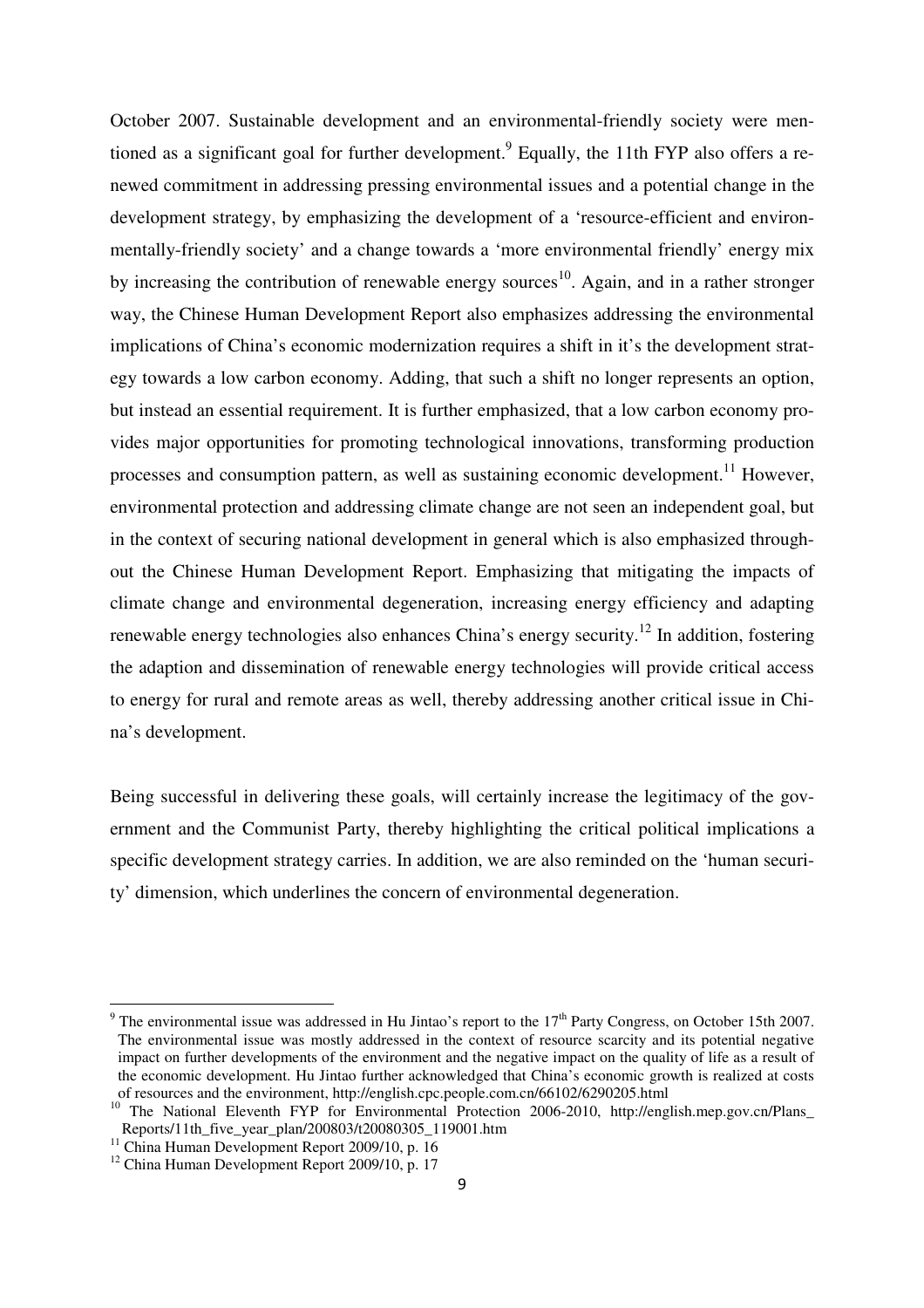# **RENEWABLE ENERGY SOURCES AND THEIR POTENTIAL IN ADDRESSING CHINA'S ENVIRONMENTAL ISSUES AND ENERGY DEMAND**

In evaluation the prospect and impact renewable energy resources, in the context of this paper, wind and solar energy, will have in addressing China's huge and increasing energy needs as well as in mitigating the effect of environmental degeneration and climate change within China, we have to take into considerations a variety of aspects. Among them, we can identify: issues of development and modernization; the energy needs of China's industry; the accelerated process of urbanization and life-style changes of China's rapidly growing middle-class. In addition to these demand-side pressures, further challenges are identifiable, as for example technological issues and geographical factors as the potential locations of renewable energy sources are not always matching with the location where the energy demand is at highest. There are also manifestations of ongoing political conflicts between the centre and various provinces over the implementation of various economic decisions, especially related to the closure of energy and polluting intensive industrial units. This again highlights the complexity when addressing China's increasing energy demand and the related environmental degeneration and climate change issues, and the requirement of understanding the wider politicalsocial-economic context. The main characteristics within the contemporary political-socialeconomic setting we can identify in China are an emerging consume-oriented middle-class, an almost dramatic process of urbanization, an impressive economic development and a fundamental reliance on coal (because of its domestic abundance) for generating the energy required. Yet, it is this overreliance on coal, which also represents the source of critical pollution issues and which drives China's contribution to climate change, hence, replacing fossil fuel energy, especially coal, with energy generated from renewable sources represents an critical issue in addressing China's environmental issues. Yet, to ensure that such a shift will be successful, the future development of renewable energy sources is of crucial importance.

This section focus on the development and potentials wind power and solar power offer in addressing China's increasing energy demand, and in their contribution of lessen the negative impact on its environment by reducing pollution issues as well as in reducing China's contribution to the process of climate change.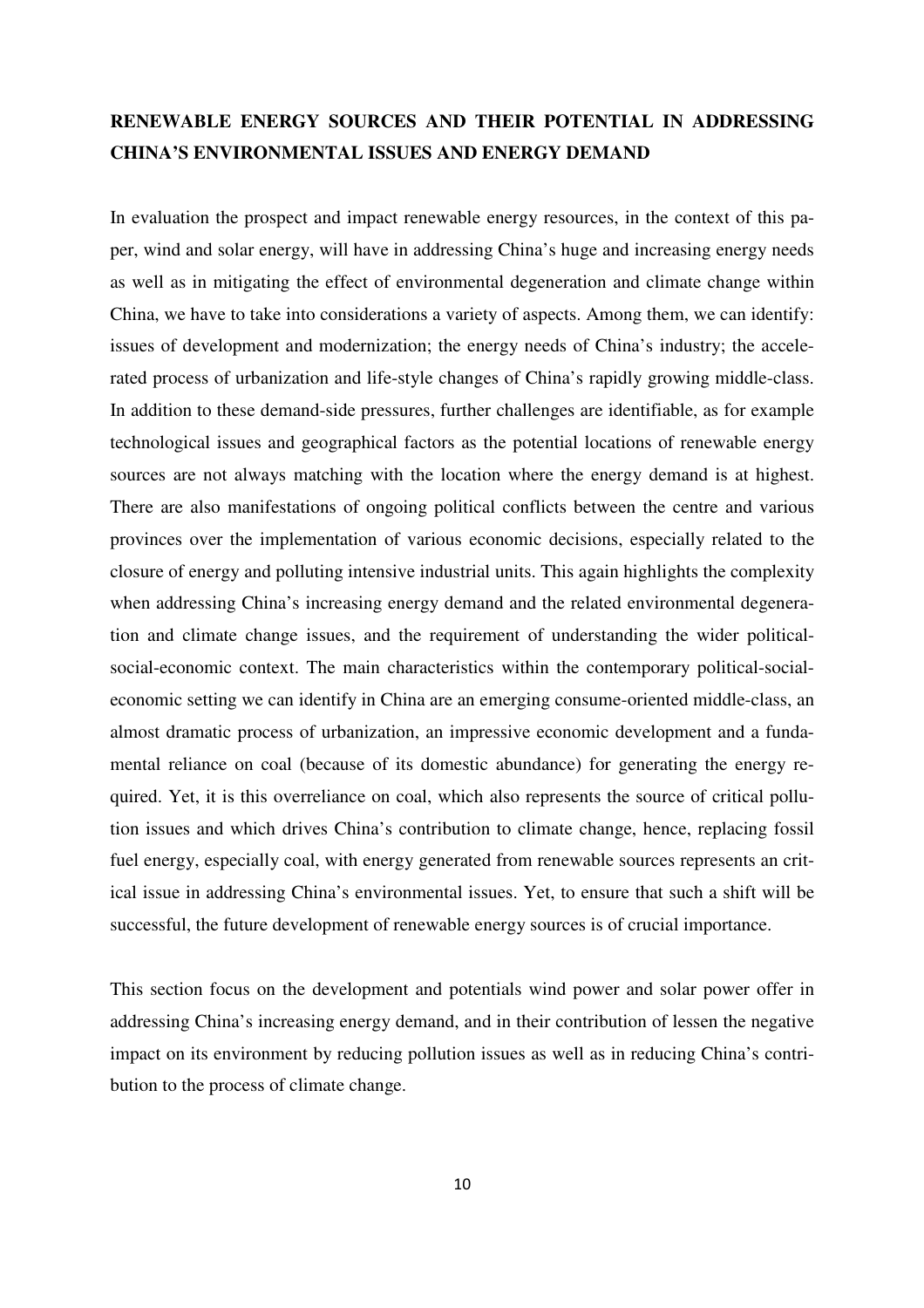#### Wind Energy Resources

It is now widely accepted that China possesses rich sources of wind energy, but they still need to be developed. Yet, these potential sources of wind power are not evenly distributed within China, instead they are located in specific areas as in the northeast and north-west of China as well as along its southeastern shoreline. Hence, various localities are more able to profit from the abundance of potential wind power as an alternative energy resource than other and do not necessary correspond with the locations, where the energy demand is strongest. This is especially critical in the context of the China's less developed grid network, which hamper the distribution of this energy source towards the urban and industrial centre where it would be needed most, thus weakening its potential in providing a renewably sources for energy generation. However, another notable aspect, as mentioned in the 'China Wind Power Report 20007', is that wind power resources complement seasonal variations of hydro power resources, offsetting periods when hydro power is lesser available. Yet, again, the issue of location also undermines to some extent this positive offset. Independent of these challenges, the development of grid-connected wind power farms goes back to the 1980s, and was characterized by a rapid and continues development of installed wind power capacities with growth rates of almost 40 percent during the 2000 to 2006 period and a growth rate of 105 percent in  $2006$  alone.<sup>13</sup> Despite this impressive increase in the installed wind-power capacities, the character of the earlier mentioned regional distribution did not changed. In the 'China Wind Power Report 2007' is also mentioned that a long-term target is not only to make wind power competitive with conventional power technology by 2020, but in addition that wind power should became the third major source for electricity generating, after fossil fuels and hydro power.<sup>14</sup> In 2008, China ranked fourth within the top ten global nations regarding added and existing wind power capacities.<sup>15</sup> In 2009, China not only kept its global second position regarding the total wind power capacity installed worldwide, China also became the global leading nation for installing new wind power capacity, more than doubling the amount of installed wind power from 2008.<sup>16</sup> Equally, the 2009 Renewable Global Statues Report also highlight the gains made by China, pointing out that China strongly contributed to the strong

<sup>&</sup>lt;sup>13</sup> See 'China Wind Power Report·2007, Lead Authors: Li Junfeng Gao Hu Shi Pengfei Shi Jingli Ma Lingjuan Qin Haiyan Song Yanqin, p. 4-5

<sup>&</sup>lt;sup>14</sup> 'China Wind Power Report 2007', p. 49

<sup>15</sup> 'Renewables Global Status Report 2009 updates', p. 23

<sup>&</sup>lt;sup>16</sup> Wind Energy Barometer, EurObserv'ER March 2010, p. 44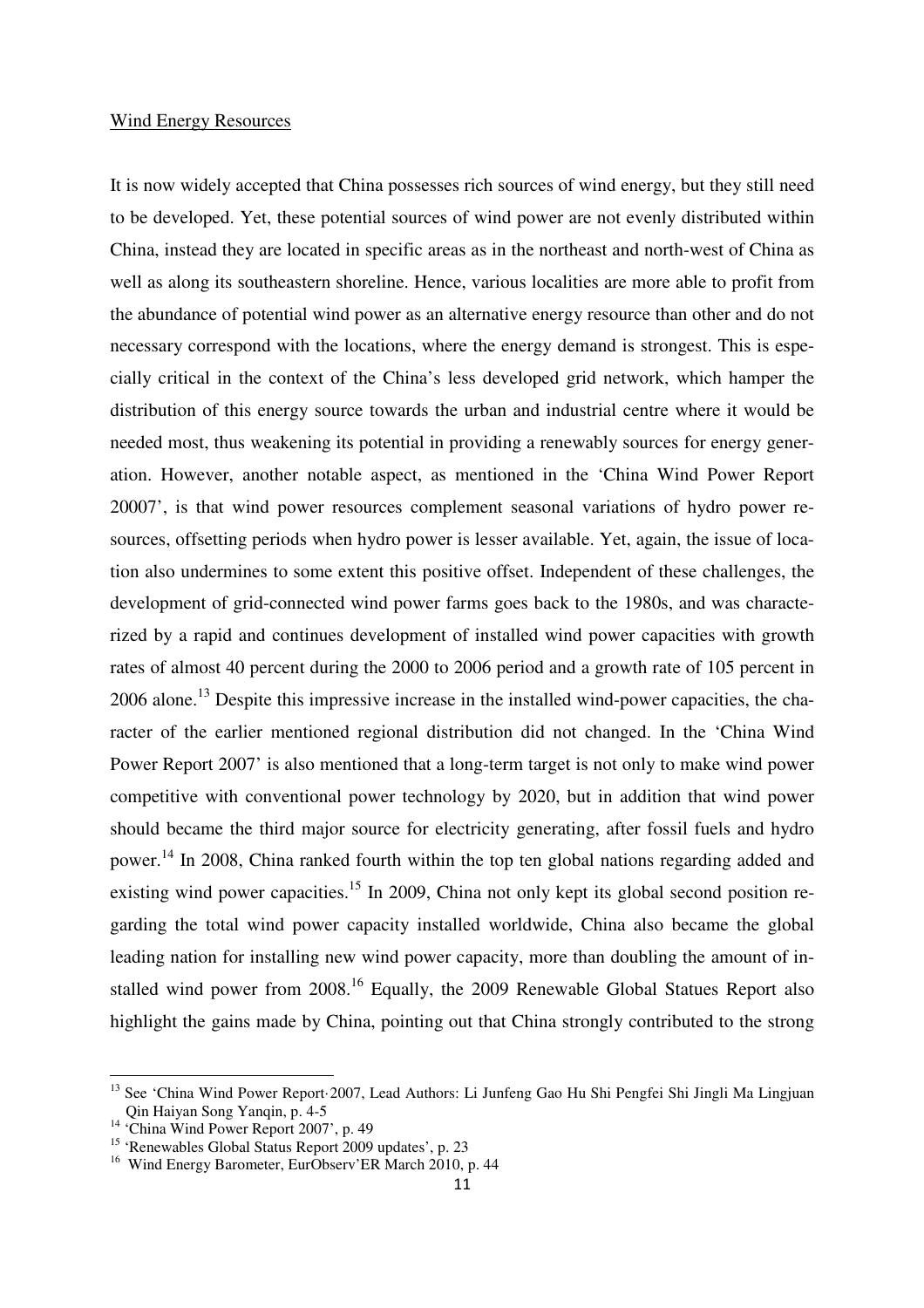global wind power market growth in 2008. China ranked second in adding new wind power capacity, and doubled its total wind power for the fifth year in a row.<sup>17</sup> The data in Figure 9, total installed capacity of Wind Power, clearly demonstrate these positive developments and highlight the strong progress made since 2006.



Figure 9 - Total Installed Capacity Wind Power (MW); Source: GWEC Global Wind 2009 Report, page 27

By 2008, China was the world's second largest wind market by newly installed capacity and the fourth largest by overall installed capacity.<sup>18</sup> The gains made did not came on its own, and the second report on China's Clean Revolution, clearly stated that various government policies did facilitated the domestic growth of the wind power industry, by various supportive measures among them industrial, fiscal and taxation policies, and a mandatory feed-in wind power quota. Another measurement was that the government insisted that 70 % of the equipment needed for wind-power plants must be made domestically.<sup>19</sup> Independent of the dramatic success wind-power had, several critical issues remain, among them: accurate wind resource assessments; increasing the innovation capacity of the wind power industry; grid construction and management did not kept pace with the development of wind power; improving

<sup>&</sup>lt;sup>17</sup> 'Renewables Global Status Report 2009 updates', p. 11

<sup>&</sup>lt;sup>18</sup> Global Trends in sustainable Energy Investment 2009: Analysis of Trends in and Issues in the Financing of Renewable energy and Energy Efficiency, United Nations Environment Program and New Energy Finance, 2009, p. 48

<sup>&</sup>lt;sup>19</sup> China's Clean Revolution II: opportunities for a low carbon future, The Climate Group, 2009, p. 28-29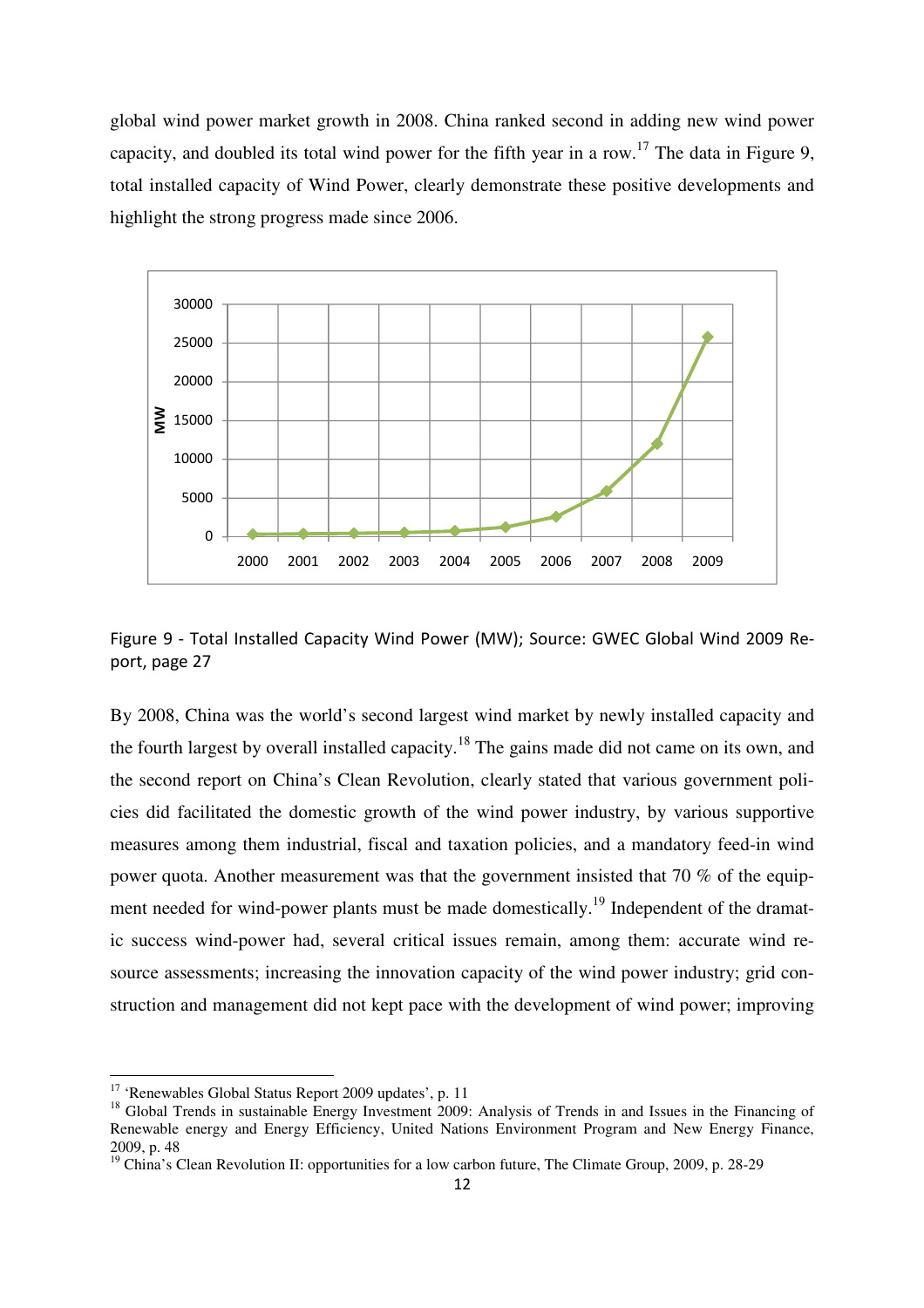the pricing system; and the improvement of the standard and certification system for wind power.<sup>20</sup>

Turning to solar energy as another renewable energy source with a critical potential, it shares some characteristics and challenges with wind power as a viable source of renewable energy and for offsetting the coal based energy generation.

#### Solar energy resources

As in the case of wind power, China also has rich abundance on solar energy resources, and this richness is a bit equally distributed all over China, albeit lesser developed regions in western China are in a rather more advance position regarding their access to potential solar energy resources. Alike the above case of wind power, the solar energy market saw a dramatic development over recent years in China, albeit one can identify, as emphasized in the 2007 Chinese Solar PV Report, a specific focus on: rural electrification, communication and industrial purposes, road signs as well as for lighting.<sup>21</sup> Nonetheless, we can identify various projects within Chinas urban areas as well, including Beijng's 'Lightning-up Program', which emphasized the use of solar streetlights in the constructing of new urban development. In addition, another project in rural areas of Beijing, 'Solar Lighting in 100 Villages', lead to the installation of nearly 40.000 lights. In yet another project, 'China Brightness Program', several western provinces were the focus of PV applications,  $22$  less surprising then, that an increasing number of companies identified PV manufacturing as an interesting industrial segment for their activities. The amount of annual installed solar PV  $kwp^{23}$  in China (Figure 10) is not

<sup>20</sup> 'China Wind Power Report 2007', p. 50

<sup>&</sup>lt;sup>21</sup> 'China Solar PV Report 2007', Lead Authors: Li Junfeng, Wang Sicheng, Zhang Minji, Ma Lingjuan, p. 15

<sup>22</sup> 'China Solar PV Report 2007', p. 21

<sup>&</sup>lt;sup>23</sup> Die Größe einer Photovoltaik-Anlage wird nach der Leistung des Solargenerators in kW<sub>peak</sub> (kWp) angegeben.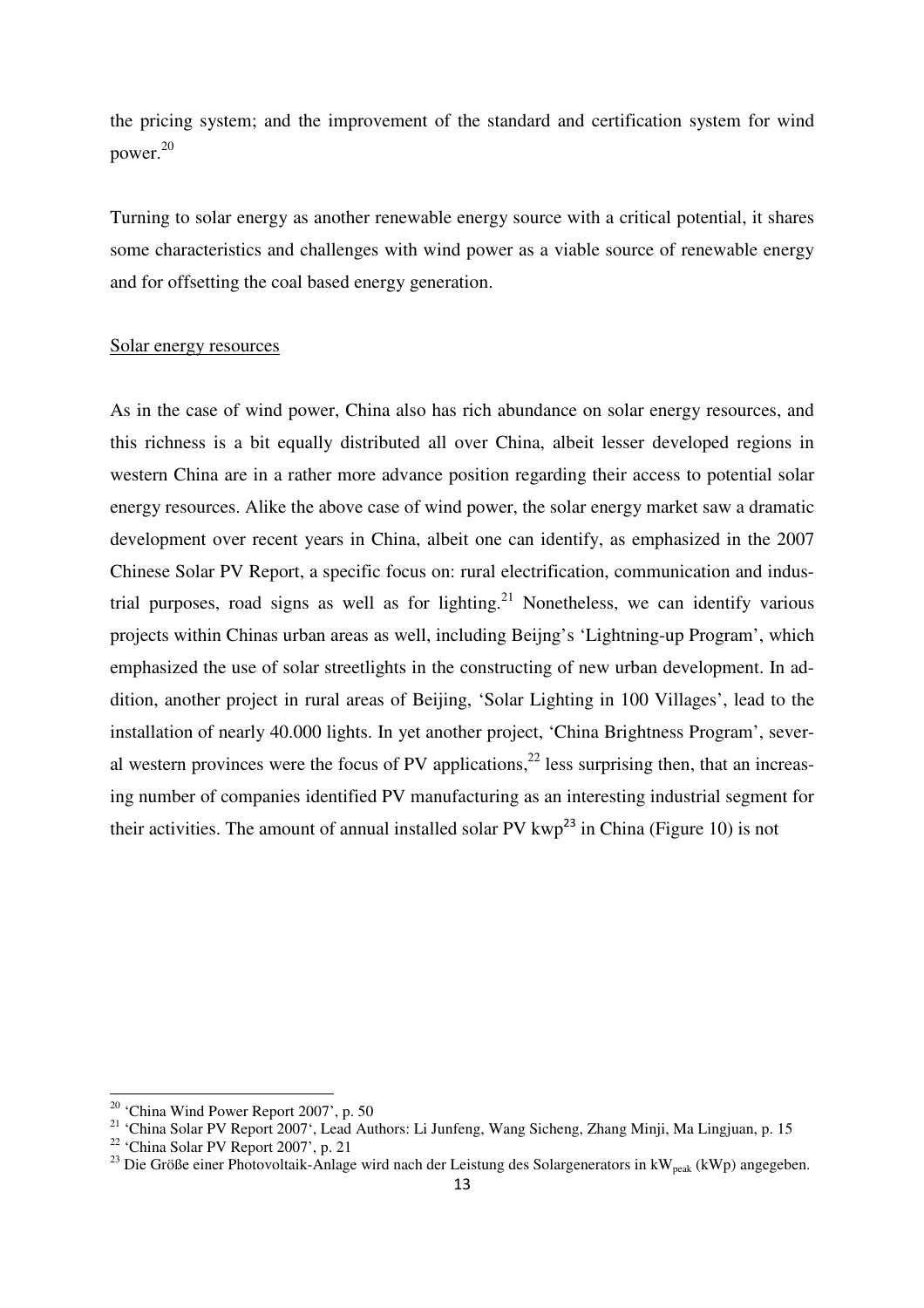

Figure 10 - Annual Installation of Solar PV in China; Sources: China's Clean Revolution II: opportunities for a low carbon future, August 2009, p. 25

only impressive, but also adds to the economic viability of solar generated renewable energy sources. Nonetheless, as emphasized in the 2007 China solar PV Report, on-grid solar system technology is still at an early stage in China, albeit there are projections that this will undergo changes in the near future. Some cities are already at the forefront of this development, as for example Shenzhen, which already completed the largest grid-connected solar PV system in Asia. Other Chinese cities are following its example.<sup>24</sup> Yet, Chinas geographic characteristics open it to another, and potential critical application of solar PV, large-scale desert power plants, albeit the grid connection issue is as important as it is in the case of wind power. Again, issues of sufficient capacity, to transmit the power as well as the geographic location of power demand are vital issues as well. The 2007 China Solar PV Reports highlight that large-scale PV desert power plants should be within 50 km of the main grid system and neither more than 100 km away from potential power demand centers to reduce transmission loss.<sup>25</sup> Yet, there is another example of the success in the application of solar generated energy, albeit it may be less impressive from a technological angle. China's solar water heater market is growing at 20 percent annually and not only contributes in addressing the increasing energy demands in China's cities, but also help addressing the serious urban air pollution sit-

<sup>24</sup> 'China Solar PV Report 2007', p. 26

 $25$  'China Solar PV Report 2007', p. 27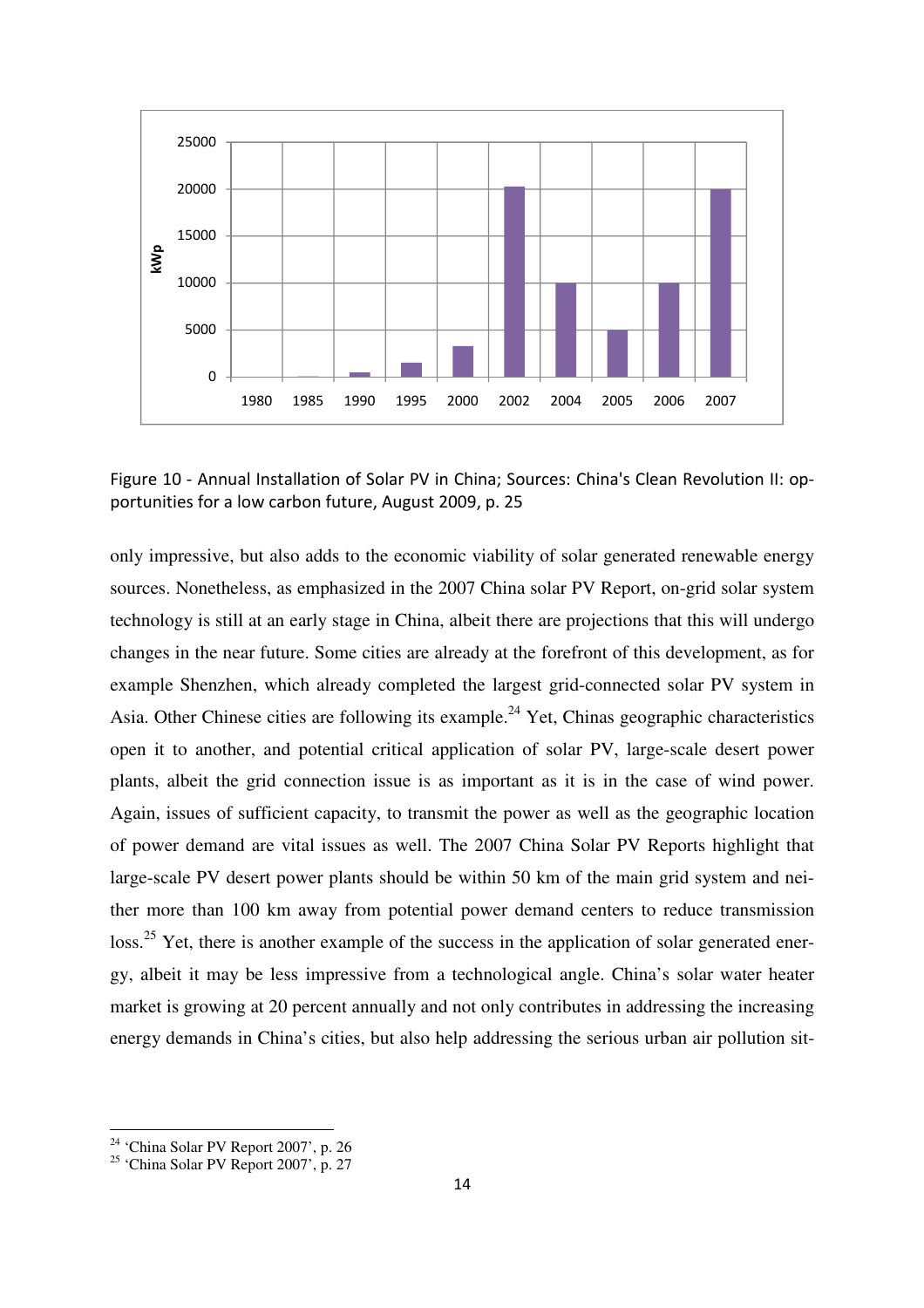uation as well.<sup>26</sup> In 2008, China also succeeded in becoming the leading nation in the PV cell production on the global level, certainly adding to the economic access of the industry.

### Further prospect of development of renewable energy sources

The 2002 Township Electrification Program relied on photovoltaic as well as small-scale wind electricity generators to solve the power supply problem in more than 700 townships in seven provinces in western China, and by 2005, 721 sets of wind-solar PV power stations had been completed. By providing electricity to 300.000 households, this makes it the world's largest rural electrification project.<sup>27</sup> The Renewable Energy Law, enacted in January  $1<sup>st</sup>$ , 2006, provided additional contribution to the dynamic of the renewable energy sector, by stipulating various critical aspects. Among them, we can identify a strong commitment to the development and facilitation of renewable energy sources and the renewable energy market (Article 1 /4). In addition, the law also stipulates that central state organs are responsible for organising and coordinating the survey of national renewable energy resources (Article 6) as well as setting out middle and long-term targets regarding the utilisation of renewable energy resources at the national level (Article 7). Article 8 also stipulates that the province level authorities and authorities of autonomous regions and municipalities should set targets for their respective area, in accordance with the set targets of the national middle and long-term developments targets. In addition, the scientific research into the technical and industrial application of renewable energy source is identified as a priority by the government (Article 12). There are specific references made to the issue of grid-connected renewable power sources and that grid enterprises are required to build and update their grid system to enable the transmitting renewable generated energy. However, the related cost shall be shared (Article 13 /14 / 21). The Renewable Law also stipulates the establishment of specific technological standards especially in relation to the solar energy utilization in construction and the design of buildings. This also includes the setting of efficiency standards (Article 17).<sup>28</sup> Another crucial step provided the 'Medium and Long-Term Development Plan for Renewable Energy in China' prepared by the National Development and Reform Commission, which also stipulated the further developed of the renewable energy sector by providing a policy framework. Emphasizing various strategies: adopting a renewable energy development strategy as a key

 $26$  'China's Clean Revolution', The Climate Group, (2008), p. 19

<sup>27</sup> 'China Solar PV Report 2007', p. 25

<sup>&</sup>lt;sup>28</sup> 'The Renewable Energy Law', www.renewableenergyworld.com/assets/download/China\_RE\_Law\_ 05.doc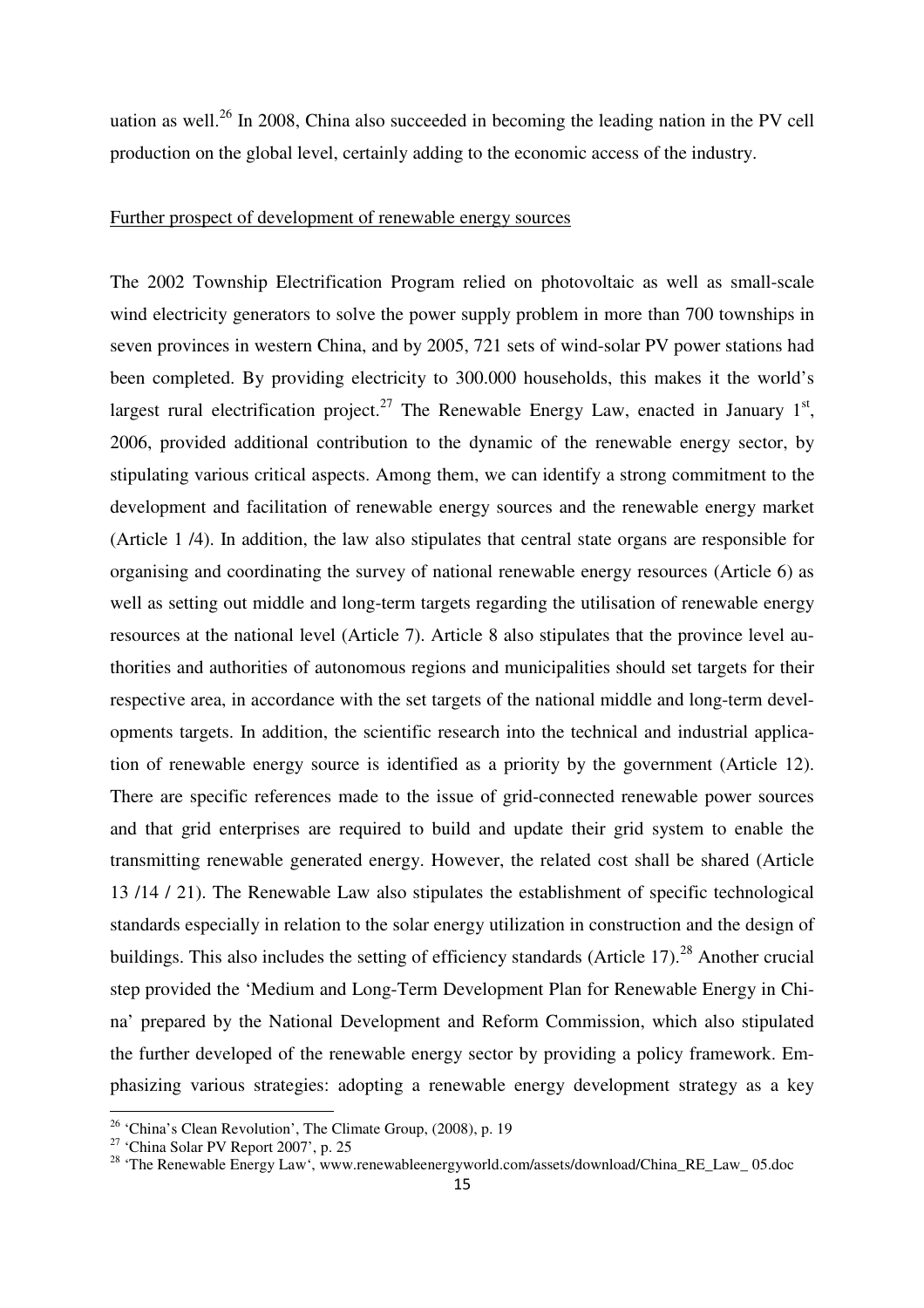strategy for achieving China's goal of a sustainable development; increasing the market competitiveness of the renewable energy sector as well as increasing its share in the overall energy consumption mix, are fundamental and guiding principles. The overall objectives regarding the development of the renewable energy market for the next 15 years identified as increasing the proportion of renewable energy in the total energy consumption, resolving the problem of power shortage in remote, off-grid, areas.<sup>29</sup>

Here we can identify key government strategies, which helped the renewable sector in its commercial development and facilitated a process that saw China becoming an important place for low carbon investment on the global level. Government policies underlines these developments and as stated in the second report on China's Clean Revolution, Chinese decision-maker are adjusting their national development strategies for providing a greater focus on the low carbon economy, by placing a stronger emphasis on energy conservation, emission reduction, the development of renewable forms and low emissions vehicles.<sup>30</sup> Albeit it would be misleading to contribute the renewable energy sectors success solely to government initiatives, albeit, set at the right time, government initiatives do can have crucial impact in stipulating a specific market segment. For example, government support was needed (development of wind-power and its related industry) and came in the form the Renewable Energy Law, introduced in 2006. However, additional measurement as a specific pricing policy and a requirement for grid companies to purchase renewable electricity as well as a policy of cost distribution (over the whole network).<sup>31</sup> Yet, over time, both domestic demand and government policy facilitated that China now become one of the few mass-producing countries of wind turbines. <sup>32</sup> That such a development provides additional input for generating further contributions into China's wind-power industries and in installing additional wind-power capacities is rather apparent. Such development also provides a good example for another critical issue, that the renewable energy sector provides not only a dynamic growth potential but also offers employment opportunities. This observation applies for both, wind and solar power industries. Government support for solar power also included pilot projects, building Solar Cities, as well as specific research schemes to facilitate related technological development

<sup>&</sup>lt;sup>29</sup>'Medium and Long-Term Development Plan for Renewable Energy in China', 2007, page 4, 5, www.chinaenvironmentallaw.com/wp-content/uploads/2008/04/medium-and-long-term-development-plan for-renewable-energy.pdf

<sup>&</sup>lt;sup>30</sup> China's Clean Revolution II: opportunities for a low carbon future, The Climate Group, 2009, p. 8-9

<sup>&</sup>lt;sup>31</sup> 'China Wind Power Report 2007', p. 5

<sup>&</sup>lt;sup>32</sup> 'China Wind Power Report 2007', p. 15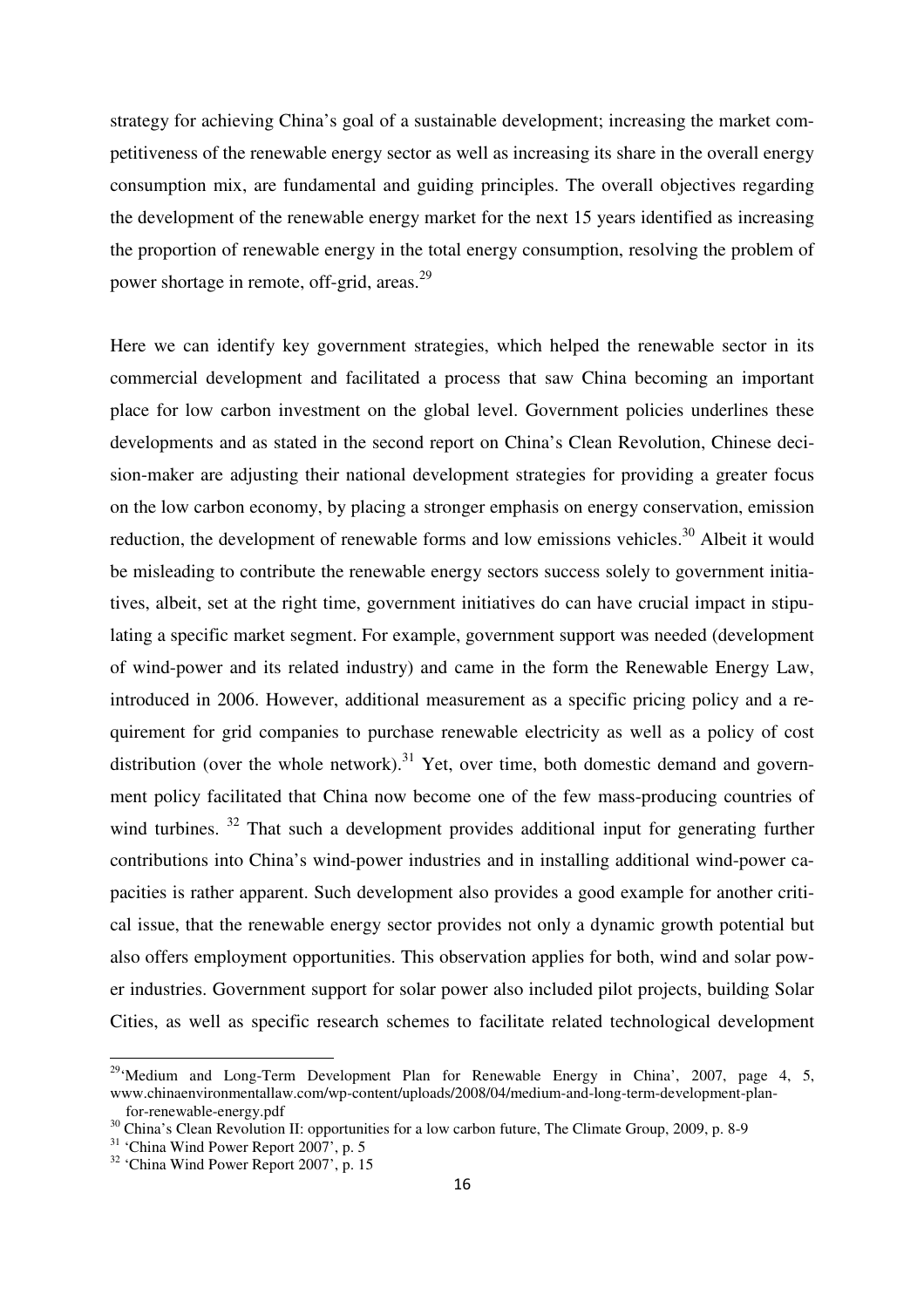which may over time became commercial viable as well. Overall, facilitating the commercial use of both wind and solar power represent a critical issue and will certainly be instrumental in reaching ambitions targets like that mentioned in the 2007 China Solar PV Report in 2050 thirty percent of Chinas electrical power capacity shall be generated by renewable energy resources.<sup>33</sup> In addition, as emphasized in the 2008 report 'China's Clean Revolution', economic factors are the major short-term reasons which restrict the use of renewable energy sources in China, hence government intervention will be a critical issue for advancing its commercial use.<sup>34</sup> As it is already the case, China's renewable energy power generating market not only expanded by 75 percent between 2004 to 2008 but this also contributed towards China's success of becoming the leading nation in this market  $35$  Renewable energy is clean and sustainable, and is especially successful in offsetting the negative implications of fossil fuels use for energy generating as it reduce the carbon dioxide emissions. In addition, renewable energy sources are sustainable as well and will improve China's energy security situation as well, as the sources of renewable energy are local.

<sup>33</sup> 'China Solar PV Report 2007', p. 43

<sup>&</sup>lt;sup>34</sup> 'China's Clean Revolution', 2008, p. 8

<sup>35</sup> 'Renewables Global Status Report'2009 update' (REN21), (2009), p. 12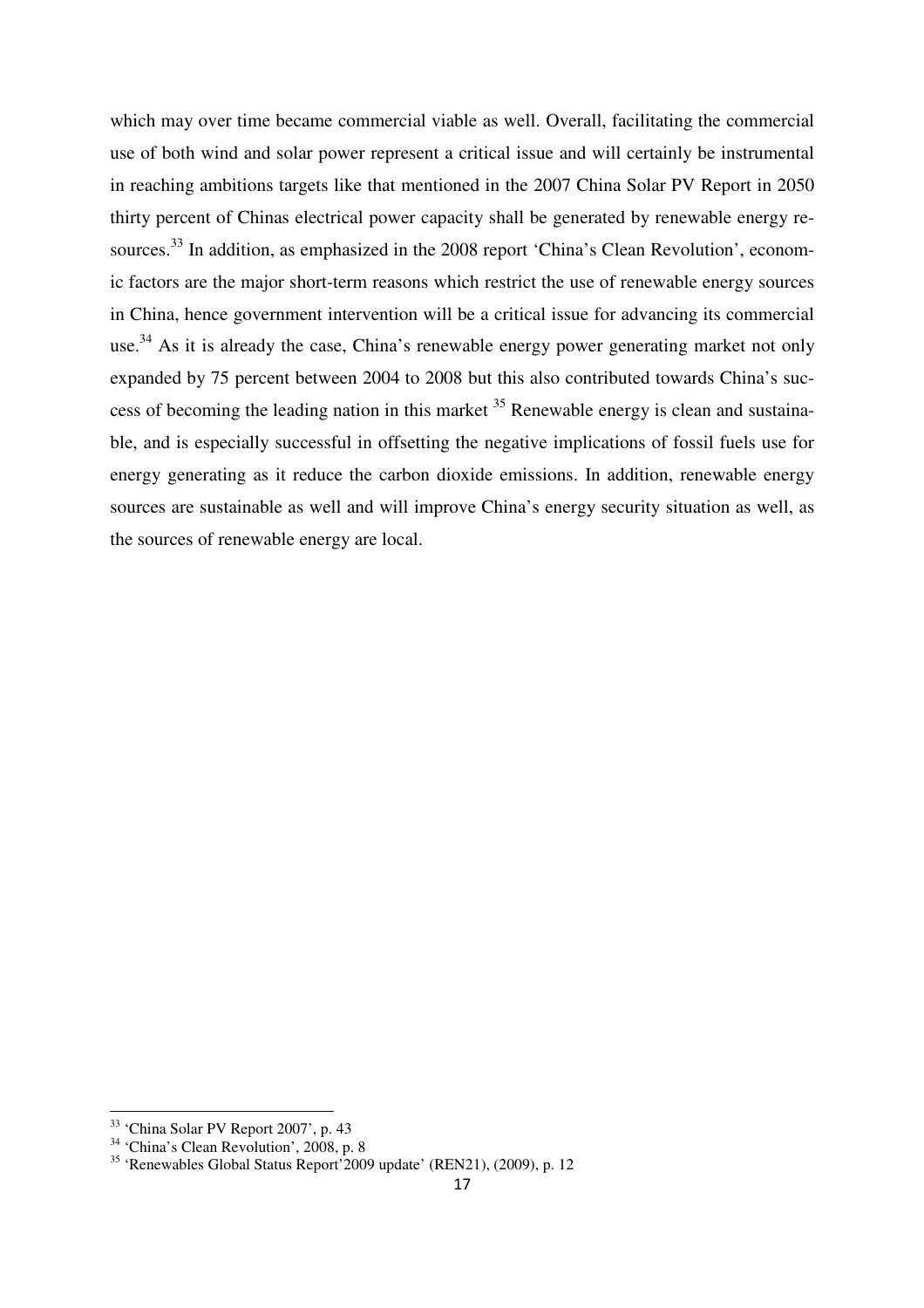# **RENEWABLE ENERGY SOURCES AND THE ISSUES OF LOCK-IN DEVELOP-MENT AND THE CHALLENGE OF COMMERCIALIZATION**

A fundamental and critical question is, to what extent diverse sources of renewable energy could provide an alternative source for China's coal based energy production and equally critically the ability of generating enough energy to keep up with the increasing demand. Albeit the success of renewable energy sources in providing energy for China's economic development and its almost dramatic process of urbanization, wind and solar power will not be able to replace coal generated energy production in the near future. The above mentioned aim that renewable energy sources will provide 30 percent of the national energy mix by 2050 is still an ambitious target. Nonetheless, it would be misleading to conclude that renewable energy, especially wind and solar power, are not offering an alternative route of development in addressing China's future energy needs and the environmental degeneration it faces. A critical issue relates to the crucial question of how long the 'window of opportunity' for alternative routes of economic development will exist as economic investment in specific industries will create specific incentives and embedded interests which may forestall a future shift in a country's development strategy. China Sustainability Development Report (2009) recognizes such implications for further developments, by emphasizing that China faces a critical strategic situation as it could surpass the traditional heavy-chemical industrialization stage in its national development and could instead focus on a strategy towards a low carbon economic transition.<sup>36</sup> Regarding this process of lock-in, Ruth points towards a process of co-evolving of a specific institutional setting for particular industries by citing the example of centralized fossil-fuel based power plants which led to the generation of public/private research facilities for addressing related issues. This generates additional vested interests and facilitating a process of development which consequently forestall a shift in strategy at a later stage.<sup>37</sup> One may recall the dominant position heavy industry enjoyed in pre-reform China and the political power of the related ministries, to appreciate the implications the selection of a specific economic developmental strategy has. Overall, the dominance of the heavy industry was based on political decisions made by the leadership indicating their conviction that the development of heavy industry was a pre-requisite for national development and national strength. In this

<sup>&</sup>lt;sup>36</sup> Yi Wang, China Sustainable Development Strategy Report 2009 – China's Approach towards a Low Carbon Future, Executive Summary, 2009, p. 8

<sup>37</sup> Mathias Ruth, 'Future socioeconomic and Political Challenges of global Climate Change', in Dennis Pirages and Ken Cousins (eds) Resource Scarcity to Ecological Security, (2005), p.162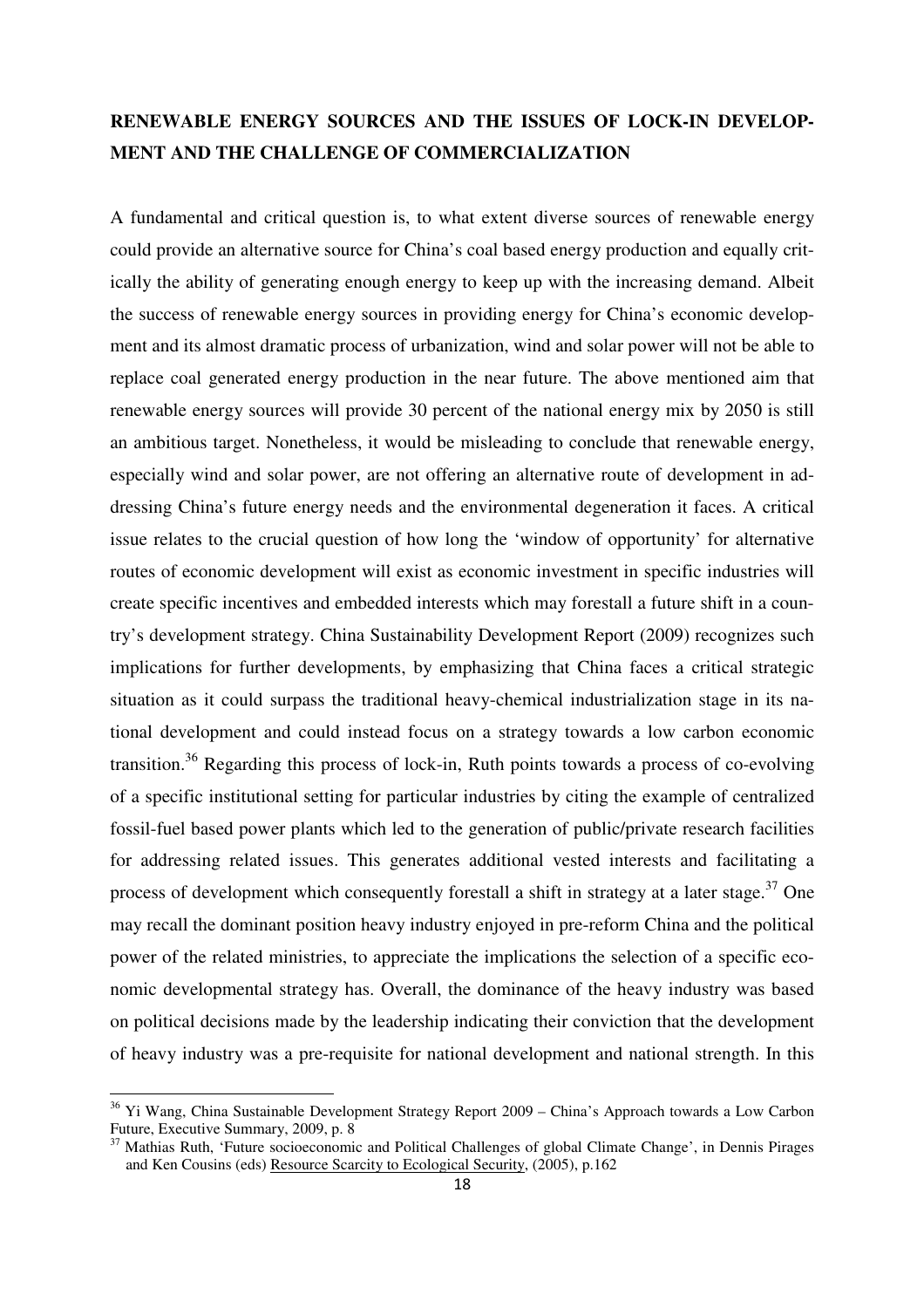context it is worth noting that the Chinese government designated the automotive industry as a pillar industry of the national economy in 1994, thereby not only following other major industrial countries but also providing important signals for a specific industrial development as well as generating specific economic incentives and interests with critical long term implications. It is worth noting that, adapting and fostering the development of renewable energy resources represents as much a political-economic issue as it presents a technological challenge.

Yet, there is an additional dimension regarding the process of the 'lock-in' dynamic, which is especially relevant to China: the issue of urbanization and urban energy consumption. China does experience a strong urbanization process highlighted by the increase in its urbanization rate from 17,9 % in 1978 to an expected 47% by the end of 2010 and of 60% around 2030.<sup>38</sup> A further potential increase in urban energy consumption certainly can be expected, especially if China would follow urban consumption behavior of developed countries and would reach contemporary consumption levels similar to those in the United States, Japan, or of European countries. Such a development would not only exert a strong negative impact on China's own environment but would also dramatically increase China's contribution to the process of global climate change. Addressing urban energy consumption is not solely a technological issue, as the reduction of energy use per unit of output does not plays such a dominate role as in manufacturing. Indeed, reducing urban energy consumption will largely depend on lifestyle choices, better city management, increasing the efficiency of urban energy consumption, and influencing the individual energy consumption behavior of the urban population. Consequently, the emphasis is on reducing the total amount of energy consumption in urban areas, and what is describes as an 'evidence-based approach' (actual energy consumption of buildings, transport activities and changes in it) in the 2009 CCICED report, should be at the focus of investigation.<sup>39</sup> Hence, addressing urban energy consumption and its further increase does requires a long-term strategic view, including a specific focus on city planning and the way renewable energy sources could be integrated to deal with some of the increasing energy demands. Various programs, are already in place, among the solar based city lighting and hot

<sup>&</sup>lt;sup>38</sup> Energy Efficiency and Urban Development (the building sector and the transport sector) CCICED policy Research Report 2009, CCICED 2009 Annual General Meeting, November 11-13, 2009. http://www.cciced.net/ encciced/policyr/Taskforces/phase4/tfeerd/200911/P020091124520301826967.pdf, pp 9-10

<sup>&</sup>lt;sup>39</sup> Energy Efficiency and Urban Development (the building sector and the transport sector) CCICED policy Research Report 2009, p. 27, 32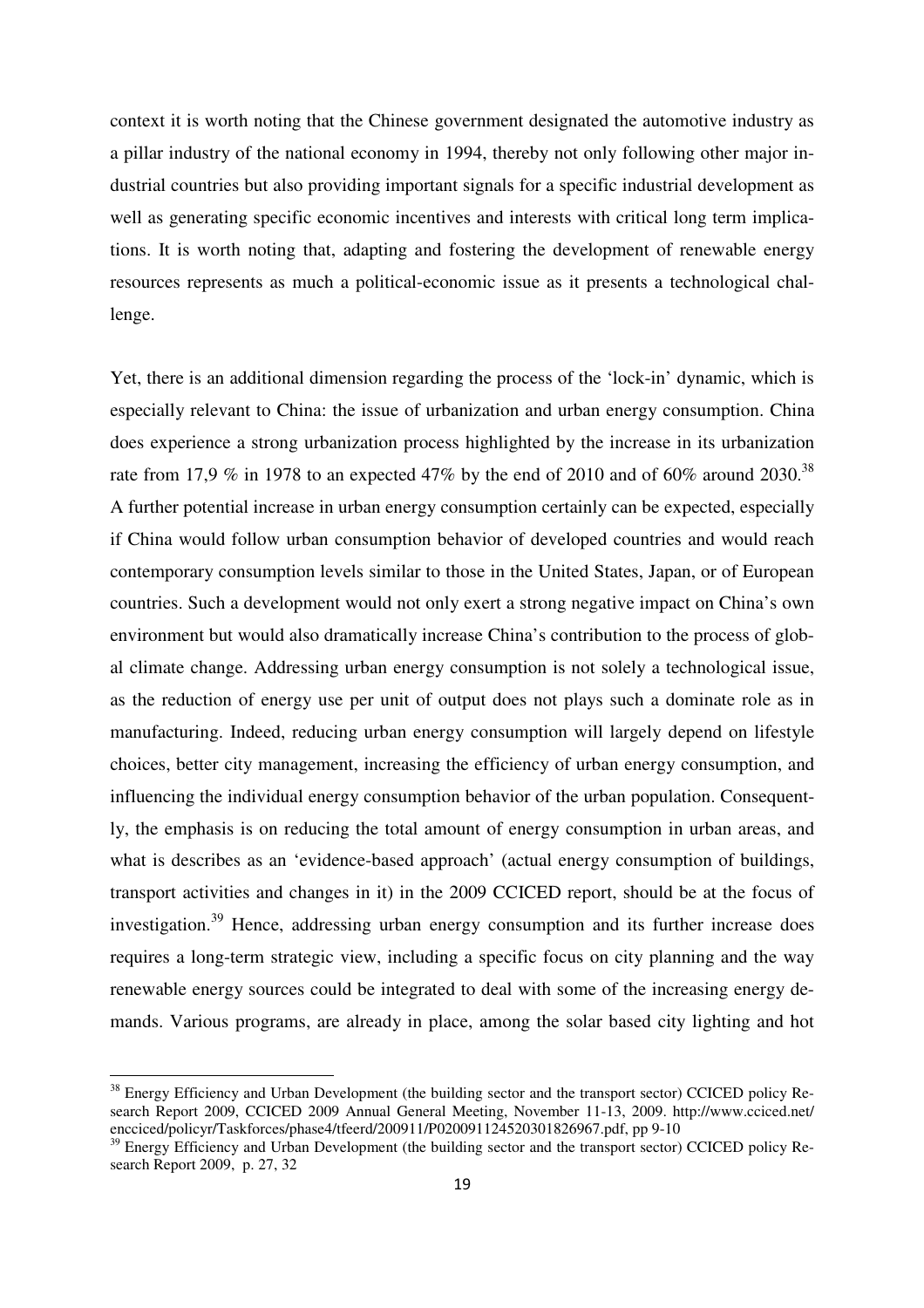water generation, and the increasing use of solar technology to produce electrify are steps in the right directions. What's more, renewable energy resources, as emphasized by Cook and Boes, are particularly successful in offsetting greenhouse gas emissions, albeit the specific level of offsetting depends primarily on the type of energy production they replace. $^{40}$ 

Hence, replacing China's overwhelmingly coal based energy production with renewable energy resources would certainly have a fundamental impact in the reduction of greenhouse gas emissions with positive implications not only for the domestic environmental situation but for the global climate change process as well. Yet, we should be aware, that renewable energy sources will not be able to completely replace coal as a source for energy in China in the foreseeable future, however, increasing the percentage of renewable energy in the energy mix, still will provide a fundamental positive impact and equally important, positive long-time impacts by reducing the solely reliance on coal based energy generation. There may also as emphasized by Cook and Boes, may future serious gains made in both new developments as well as in increasing the economic viability of an existing technology. They note for example, that advances made in photovoltaic technology over the last twenty years make the equivalent technology of the 1980s appear limited and primitive. In addition, improved manufacturing technologies were also instrumental in reducing the costs associated with today's photovoltaic technology and consequently increased its competitiveness.<sup>41</sup> Albeit there are encouraging signs, we may be rather cautious when overly anticipating future research discoveries, as there is no guarantee that new discoveries will be achieved. Yet, as indicated in the 2007 Global Status Report on Renewables and its 2009 updated version, the investment in renewable energy capacity, manufacturing plants, and research and development continues to increase dramatically, reaching a fourfold annual investment as compared to  $2004$  in  $2008.<sup>42</sup>$  If these trends continue, then it is rather likely that the manufacturing cost will decline further, and thereby making these technologies more attractive, as well as increasing the dynamic of replacing traditional and more environmentally damaging energy production. The accelerating replacement of pollution sources of energy generation with sustainable sources would also lessen the negative impact consumption has on the environment. Nonetheless, clean coal technology and increasing energy efficiency are other, fundamental and critical topics without

<sup>40</sup> Garry Cook and Eldon Boes, 'Renewable-Energy Technologies', in Dennis Pirages and Ken Cousins (eds) Resource Scarcity to Ecological Security, (2005), p.142

<sup>41</sup> Cook and Boes, 'Renewable-Energy Technologies', p. 136, 139

 $42$  Renewable 2007 Global Status Report' (REN21) (2008), p. 6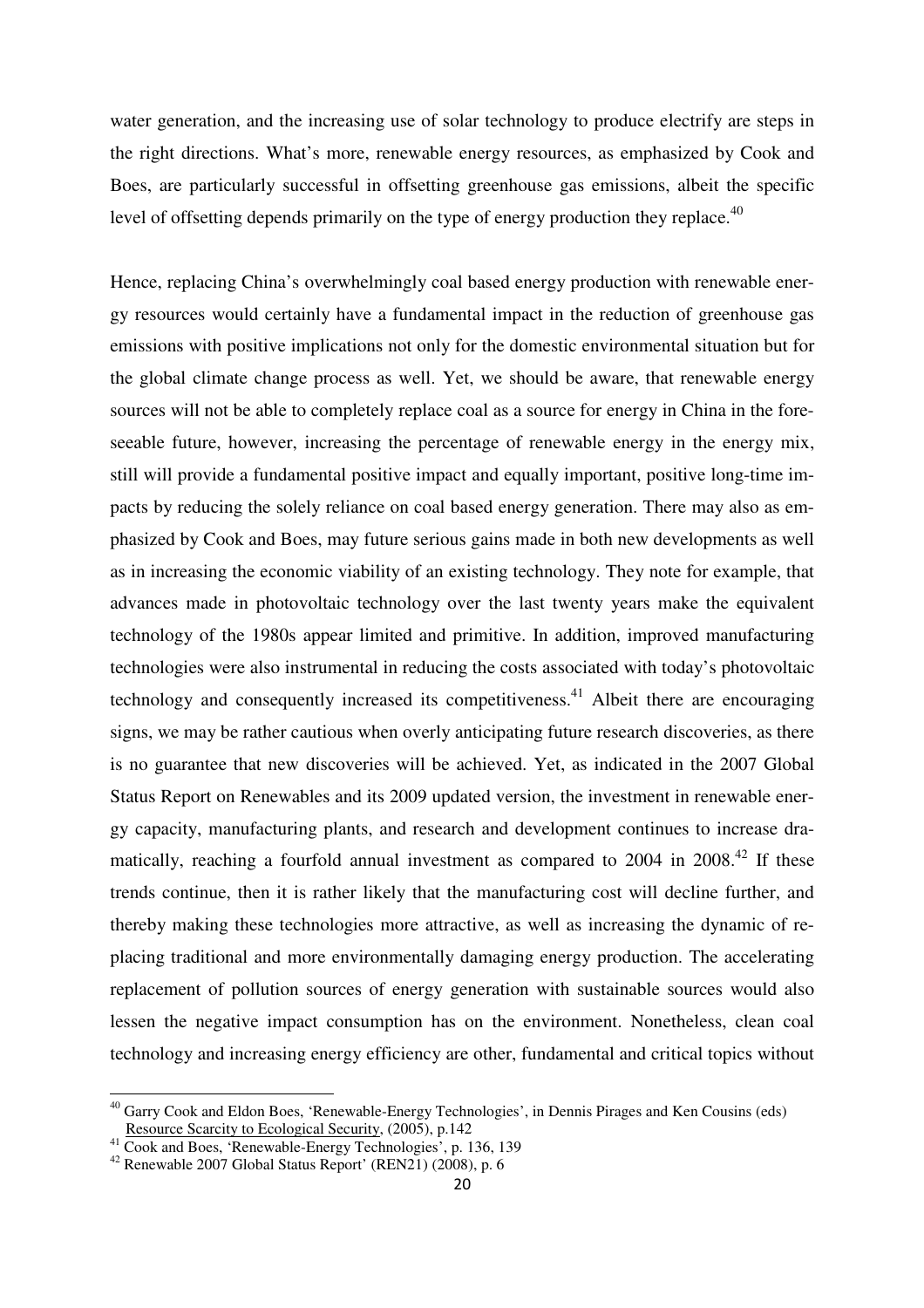neither China's energy demand nor the related negative environmental implications will be addressed successful. Increasing energy efficiency may provide another good example for the link between domestic and international environmental issues, as this will not only help to reduce the domestic energy demand, but as pointed out in the second report on China's Clean Revolution, China as a major place for global manufacturing, will not only gain in its competiveness but also will help to reduce the global CO2 emissions.<sup>43</sup>

It is crucial to be aware that the timing matters, particularly when selecting an appropriate development strategy, as opportunities do not exist permanently and decisions made at one point in time have strategic implications not only for future developments but equally, for the range of opportunities available. Opportunities not only exist within China's domestic market, but as emphasized in the 2009 Renewables Global Status Report, the global renewable market grow extraordinarily in 2008, with wind power in the lead, and worldwide investment in renewable energy in 2008 double the investment made in 2006.<sup>44</sup> This trend, indicates that renewable energy resources will provide interesting and increasing economic opportunities in the years to come. Nevertheless, and as noted previously, politics takes a central role in the selection and amendment of a specific development strategy and in taking advance of specific domestic and international trends.

### **CONCLUSION**

 $\overline{a}$ 

This paper addresses the complexity involved when addressing China's energy needs and the potential and opportunities renewable energy sources like wind and solar power may offer as an alternative to China's overwhelmingly coal based energy generation. This emphasis on coal based energy generation is also responsible for an extensive part of China's environmental degeneration and China's contribution to the process of global warming. Hence replacing China's coal based energy generation through renewably sources would to a considerable extent decrease the negative environmental impact China's economic success, its rapid urbanization process and the equally rapid developing energy consumption patterns of its middleclass has. Albeit there are various, and strong indications, political and economically, that

<sup>&</sup>lt;sup>43</sup> China's Clean Revolution II: opportunities for a low carbon future, The Climate Group, 2009, p. 17

<sup>44</sup> Renewable 2009 Global Status Report' (REN21), p. 12, 14,